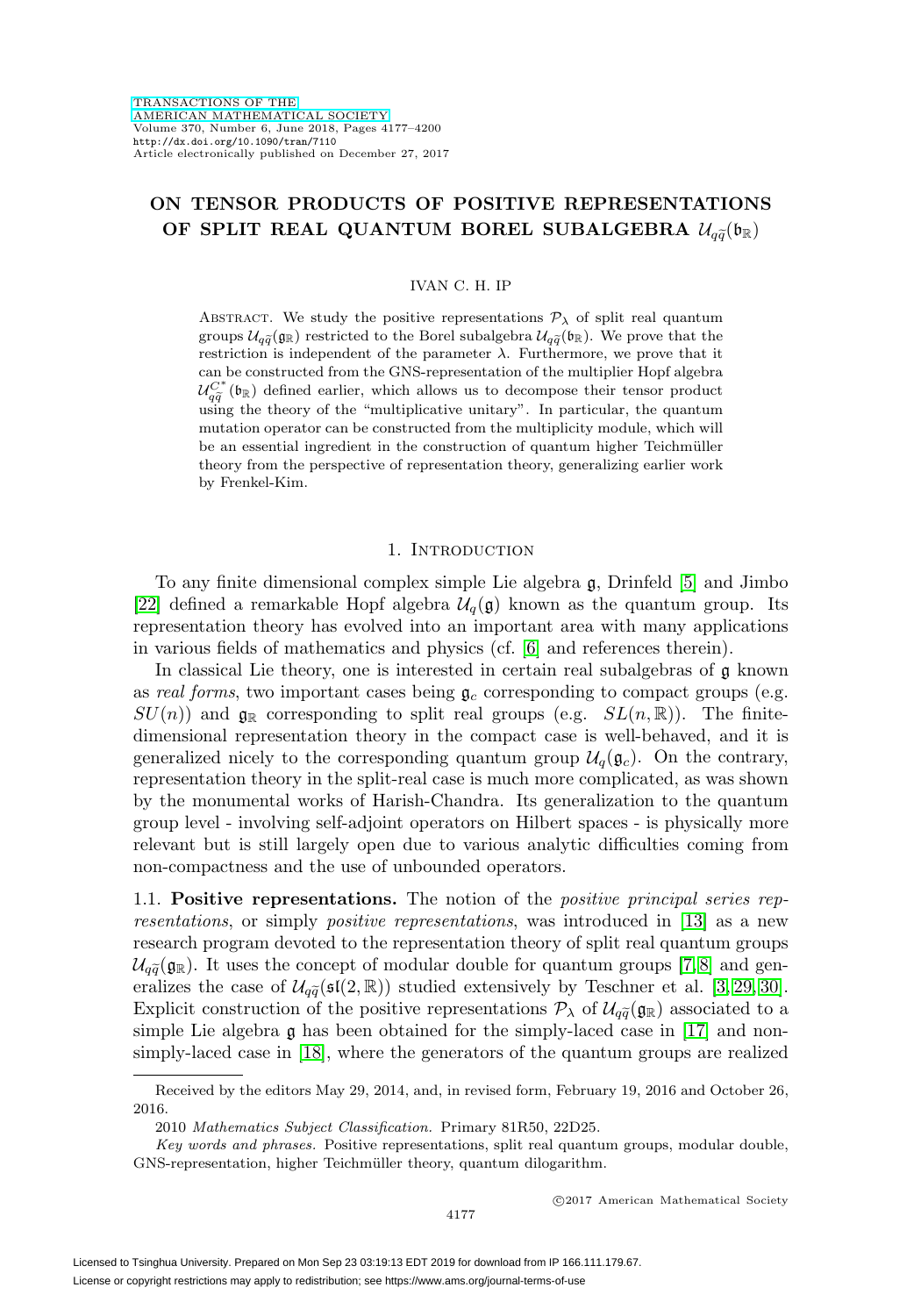by positive essentially self-adjoint operators. Furthermore, since the generators are represented by positive operators, we can take real powers by means of functional calculus, and we obtain the so-called transcendental relations of the (rescaled) generators:

(1.1) 
$$
\widetilde{\mathbf{e}}_i = \mathbf{e}_i^{\frac{1}{b_i^2}}, \quad \widetilde{\mathbf{f}}_i = \mathbf{f}_i^{\frac{1}{b_i^2}}, \quad \widetilde{K}_i = K_i^{\frac{1}{b_i^2}}.
$$

These important relations give the self-duality between different parts of the modular double, representing them simultaneously on the same Hilbert space. Moreover, in the non-simply-laced case, these provide new explicit analytic relations between the quantum group and its Langlands dual [\[18\]](#page-22-7). double, representing them simultaneously on the same Hilbert space. Moreover, the non-simply-laced case, these provide new explicit analytic relations between equantum group and its Langlands dual [18].<br>In the case of the

shown to be closely related to the space of conformal blocks of Liouville theory, and there are direct relations among the two and quantum Teichm¨uller theory described below, related by the fusion and braiding operations [\[28,](#page-23-3) [34\]](#page-23-4). In particular, the shown to be closely related to the space of conformal blocks of Liouville theory, and<br>there are direct relations among the two and quantum Teichmüller theory described<br>below, related by the fusion and braiding operations product, with the Plancherel measure  $d\mu(\lambda)$  given by the quantum dilogarithm [\[30\]](#page-23-2)

(1.2) 
$$
\mathcal{P}_{\lambda_1} \otimes \mathcal{P}_{\lambda_2} \simeq \int_{\mathbb{R}_+} \mathcal{P}_{\lambda} d\mu(\lambda).
$$

The fusion relations of Liouville theory are then provided precisely by the decomposition of the triple tensor products [\[29\]](#page-23-1). Together with the existence of a universal The fusion relations of Liouville theory are then provided precisely by the decomposition of the triple tensor products [29]. Together with the existence of a universal  $R$ -operator (constructed for general  $\mathcal{U}_{q\tilde{q}}$ the braided tensor category structure may give rise to a new class of topological quantum field theory (TQFT) in the sense of Reshetikhin-Turaev [\[31,](#page-23-5) [32,](#page-23-6) [38\]](#page-23-7). Therefore one of the major remaining unsolved problems in the theory of positive representations for higher rank is the structure under taking tensor products, and we expect that the decomposition is related to the corresponding fusion relations of more general non-compact CFT's such as the Toda conformal field theory [\[15,](#page-22-9) [39\]](#page-23-8).

1.2. **Quantum Teichmüller theory.** The Teichmüller space  $\mathcal{T}_S$  of an oriented surface  $S$  is the space of all complex structures on  $S$  modulo diffeomorphisms isotopic to identity. It is a very important space closely related to the moduli space of Riemann surfaces and carries a natural action of the mapping class group  $\Gamma_S$ , i.e., the group of all orientation-preserving diffeomorphisms modulo isotopy that preserves a canonical Poisson structure called the Weil-Petersson form [\[1\]](#page-22-10).

Hence, quantum Teichmüller theory is, roughly speaking, the quantization  $\mathcal{T}_S^q$ of the Poisson manifold  $\mathcal{T}_S$ , such that the non-commutative algebra of function is represented on some Hilbert space of states  $\mathcal{H}$ , and automorphisms of  $\mathcal{T}_S^q$  associated to  $g \in \Gamma_S$  are represented by unitary operators  $\rho(g)$  on H. Thus, the main goal is to construct new projective unitary representations of the mapping class group  $\Gamma_S$ .

In  $[14]$ , Frenkel-Kim constructed the quantum Teichmüller space from the perspective of representation theory of certain Hopf algebras, namely, the modular double of the quantum plane. More precisely, let  $0 < b < 1, b \in \mathbb{R} \setminus \mathbb{Q}$ , and

(1.3) 
$$
q = e^{\pi i b^2}, \quad \tilde{q} = e^{\pi i b^{-2}}.
$$

(1.3)  $q = e^{\pi i b^2}$ ,  $\tilde{q} = e^{\pi i b^{-2}}$ .<br>Then the modular double of the quantum plane  $\mathcal{B}_{q\tilde{q}}$  is a non-compact version of the quantum torus generated by two sets of commuting generators  $\{E, K\}$  and  $\{E, K\}$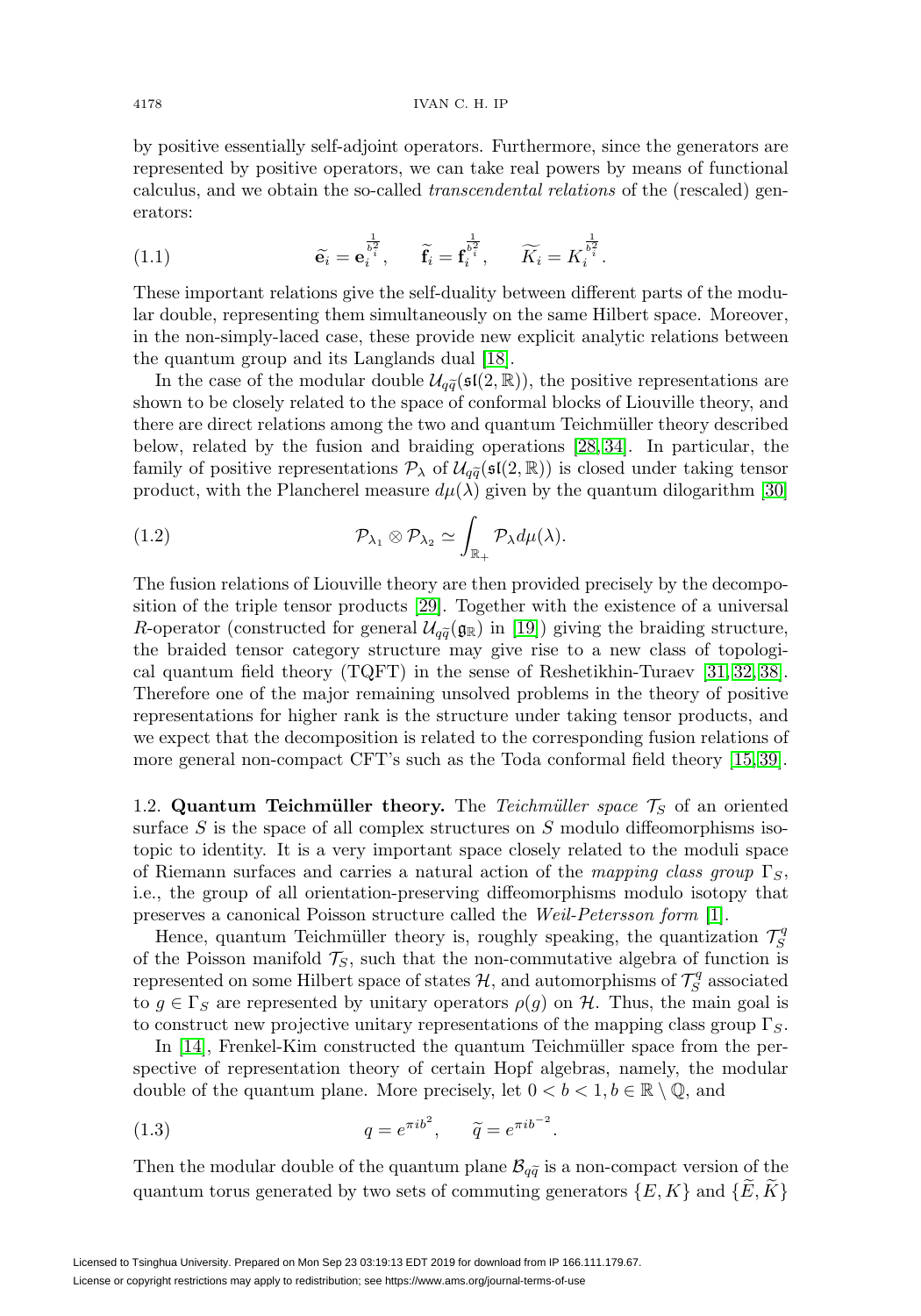such that

(1.4) 
$$
KE = q^2 E K, \qquad \widetilde{K} \widetilde{E} = \widetilde{q}^2 \widetilde{E} \widetilde{K}.
$$

The quantum plane has a canonical representation on  $\mathcal{H} \simeq L^2(\mathbb{R})$  such that the generators  $E, K$  are represented by positive self-adjoint operators

(1.5) 
$$
E = e^{-2\pi b p}
$$
,  $K = e^{-2\pi bx}$ ,  $\widetilde{E} = e^{-2\pi b^{-1} p}$ ,  $\widetilde{K} = e^{-2\pi b^{-1} x}$ ,

with  $p = \frac{1}{2\pi i} \frac{\partial}{\partial x}$ . Using this fact, Frenkel-Kim [\[14\]](#page-22-11) showed that  $\mathcal H$  is closed under taking the tensor product and decomposes as

$$
(1.6) \t\t\t\t\mathcal{H} \otimes \mathcal{H} \simeq M \otimes \mathcal{H},
$$

(1.6)  $\mathcal{H} \otimes \mathcal{H} \simeq M \otimes \mathcal{H},$ <br>where  $M \simeq Hom_{B_{q\tilde{q}}}(\mathcal{H}, \mathcal{H} \otimes \mathcal{H})$  is the multiplicity module with  $\mathcal{B}_{q\tilde{q}}$  acting trivially.

Upon identification of H and M with  $L^2(\mathbb{R})$ , this can be expressed by a transformation using the quantum dilogarithm (cf.  $(6.2)$ ). Then the canonical isomorphism

(1.7) 
$$
(\mathcal{H}_1 \otimes \mathcal{H}_2) \otimes \mathcal{H}_3 \simeq \mathcal{H}_1 \otimes (\mathcal{H}_2 \otimes \mathcal{H}_3)
$$

yields an operator **T** on the multiplicity modules of the corresponding tensor product decomposition, called the quantum mutation operator, which by construction satisfies the pentagon relation [\[14,](#page-22-11) Proposition 4.8]

(1.8) 
$$
\mathbf{T}_{23}\mathbf{T}_{12} = \mathbf{T}_{12}\mathbf{T}_{13}\mathbf{T}_{23},
$$

where the standard legged notation has been used. Together with another operator **A** where  $A^3 = 1$  coming from the identification of the dual representations from the where the standar<br> **A** where  $\mathbf{A}^3 = 1$  contipode S of  $\mathcal{B}_{q\tilde{q}}$ antipode S of  $\mathcal{B}_{q\tilde{q}}$ , one recovers Kashaev's projective representation of the mapping class groupoid  $\mathfrak{G}$  [\[24\]](#page-23-9) which descends to a projective representation of  $\Gamma_S$ , and we can apply it to quantization of Teichmüller space for various surfaces as shown e.g. in [\[4,](#page-22-12) [10,](#page-22-13) [24\]](#page-23-9). The operators **T** and **A** correspond essentially to the fusion and braiding relations on the conformal field theory side.

1.3. **Main results.** We observe that the quantum plane is just the Borel subalbraiding relations on the conformal field theory side.<br>
1.3. Main results. We observe that the quantum plane is just the Borel subal-<br>
gebra of  $\mathcal{U}_{q\bar{q}}(\mathfrak{sl}(2,\mathbb{R}))$ , and the canonical representation on H is equiva restriction of the positive representation. Therefore in order to generalize to higher 1.3. **Main results.** We observe that the quantum plane is just the Borel subalgebra of  $\mathcal{U}_{q\bar{q}}(\mathfrak{sl}(2,\mathbb{R}))$ , and the canonical representation on  $\mathcal H$  is equivalent to the restriction of the positive representati gebra of  $\mathcal{U}_{q\bar{q}}(\mathfrak{sl}(2,\mathbb{K}))$ , and the canonical representation<br>restriction of the positive representation. Therefore in or<br>rank, a natural candidate is to consider the Borel subalg<br>lar double of more general spli lar double of more general split real quantum groups  $\mathcal{U}_{q\bar{q}}(\mathfrak{g}_{\mathbb{R}})$ . It follows that one of the main ingredients needed to construct a version of quantum higher Teichmüller theory  $[11, 12]$  $[11, 12]$  is the construction of the quantum mutation operator **T** described above, coming from the decomposition of tensor products of positive representations of the Borel part.

In this paper, we prove the following theorem (Theorem [3.1,](#page-11-0) Corollary [5.6\)](#page-19-0):

of the Borel part.<br>
In this paper, we prove the following theorem (Theorem 3.1, Corollary 5.6):<br> **Main Theorem 1.** The positive representations  $P_{\lambda}$  of  $U_{q\tilde{q}}(g_{\mathbb{R}})$  restricted to the In this pap<br> **Main Theor**<br> *Borel part*  $\mathcal{U}_{q\widetilde{q}}$ Borel part  $\mathcal{U}_{q\bar{q}}(\mathfrak{b}_{\mathbb{R}})$  is independent of the parameters  $\lambda$ . Moreover, the tensor product of  $P_{\lambda} \simeq P$  decomposes as

$$
(1.9) \t\t\t\t\t \mathcal{P} \otimes \mathcal{P} \simeq M \otimes \mathcal{P},
$$

(1.9)<br>  $\mathcal{P} \otimes \mathcal{P} \simeq M \otimes \mathcal{P},$ <br>
where  $M \simeq L^2(\mathbb{R}^N)$  is the multiplicity module with  $\mathcal{U}_{q\tilde{q}}(\mathfrak{b}_{\mathbb{R}})$  acting trivially. Here N is the dimension of  $\mathfrak{b}_\mathbb{R}$ .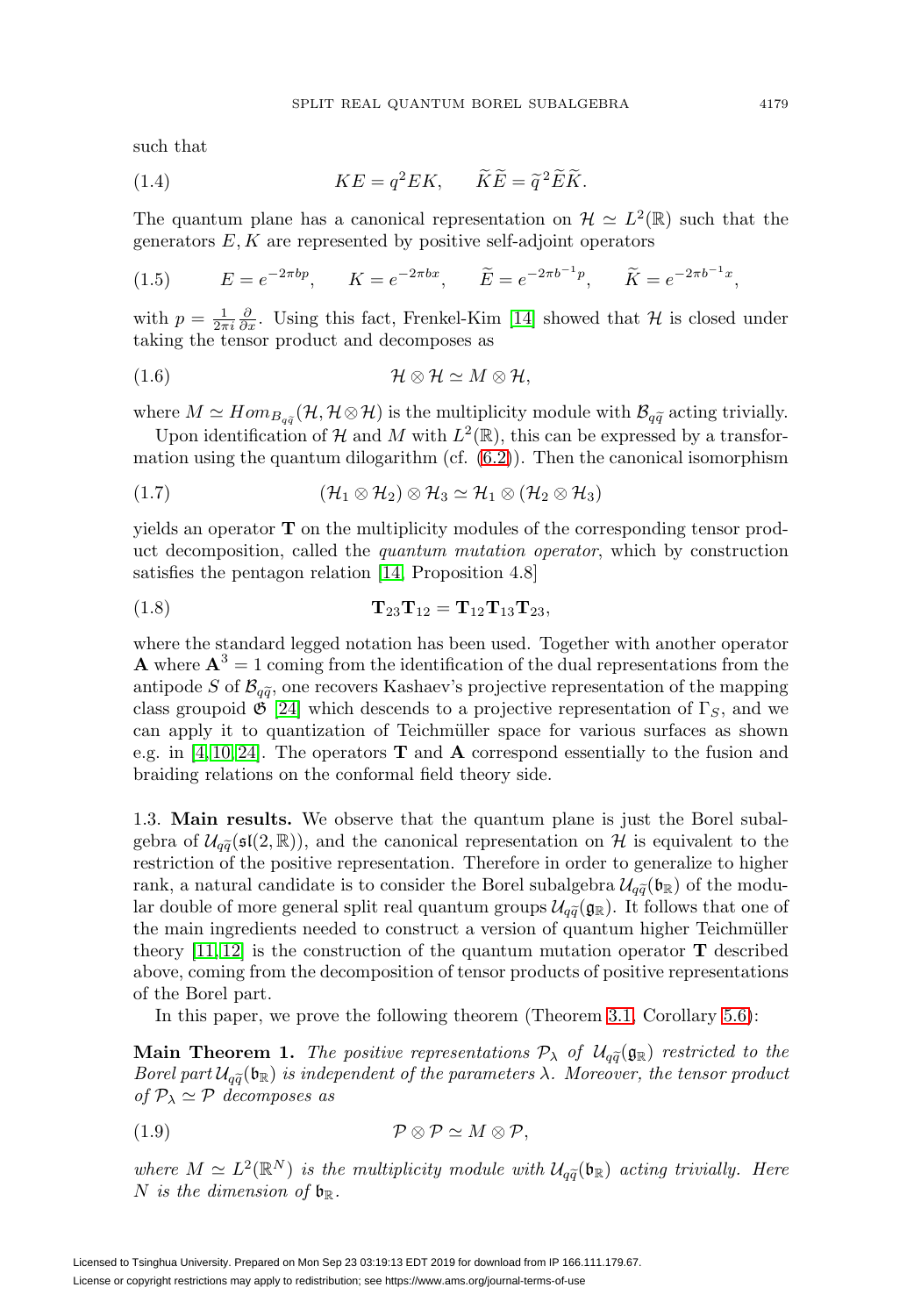In particular, this decomposition provides strong evidence for the closure of pos-<sup>1180</sup> IVAN C. H. IP<br>
In particular, this decomposition provides strong evidence for the closure of pos-<br>
itive representation of the full quantum group  $\mathcal{U}_{q\widetilde{q}}(\mathfrak{g}_{\mathbb{R}})$  under taking tensor product. Using  $P_{\lambda} \simeq P$ , we also generalize in Conjecture [3.2](#page-11-1) the Stone-von Neumann Theorem to the case of Borel subalgebras of higher rank split real quantum groups.

To prove the Main Theorem, we give a new construction of positive representations of the Borel part by means of *multiplier Hopf algebras* introduced in [\[25,](#page-23-10) [36\]](#page-23-11). To prove the Main Theorem, we give a new construction of positive representa-<br>tions of the Borel part by means of *multiplier Hopf algebras* introduced in [25, 36].<br>We use the C<sup>∗</sup>-algebraic version of the Borel part  $A := \$ [\[19,](#page-22-8) [20\]](#page-23-12) and apply the theory of Gelfand-Naimark-Segal (GNS) representations of  $C^*$ -algebras. This generalizes the harmonic analysis of the quantum plane studied in [\[16\]](#page-22-16), which was introduced for the harmonic analysis of the quantum space of [19, 20] and apply the theory of Gehald-Namilar Segal (GNS) representations of  $C^*$ -algebras. This generalizes the harmonic analysis of the quantum plane studied in [16], which was introduced for the harmonic analysis of existence of a unitary operator  $W$ , known as the *multiplicative unitary* [\[2\]](#page-22-17), which gives the desired intertwiner

$$
(1.10) \t W\Delta(x)W^* = 1 \otimes x, \t x \in \mathcal{A},
$$

between the tensor product and its decomposition with a trivial multiplicity module. Therefore in order to apply this to the positive representations  $P_{\lambda} \simeq P$  restricted to the Borel part, it suffices to show that  $P$  is equivalent to the GNS representation. The second main result of this paper is then the following (Theorem [5.5\)](#page-19-1):

**Main Theorem 2.** For any simple Lie algebra  $\mathfrak{g}$ , the GNS representation  $\mathcal{P}_{GNS}$ The second main result of this paper is then the following (Theorem 5.5):<br> **Main Theorem 2.** For any simple Lie algebra **g**, the GNS representation  $\mathcal{P}_{GNS}$ <br>
constructed by left multiplication on  $\mathcal{A} = \mathcal{U}_{q\tilde{q}}^{$ **Main Theorem 2.** For any simple I<br>constructed by left multiplication on .<br>positive representation  $\mathcal{P}_{\lambda} \simeq \mathcal{P}$  of  $\mathcal{U}_{q\tilde{q}}$ positive representation  $P_{\lambda} \simeq \mathcal{P}$  of  $\mathcal{U}_{q\tilde{q}}(\mathfrak{g}_{\mathbb{R}})$  restricted to its Borel part.

Finally, we provide concrete examples for types  $A_1$  and  $A_2$ , where the unitary transformations by the remarkable quantum dilogarithm functions also provide rich combinatorial insight into the tensor category structure of the positive representations. In particular, these equip us with explicit expressions for the quantum mutation operators **T** needed in order to construct candidates for the quantum higher Teichmüller theory. Together with the (unitary) antipode  $R<sub>S</sub>$  defined in [\[16\]](#page-22-16) and the identification of the dual representations [\[14\]](#page-22-11), this gives us the desired construction of the projective representation of Kashaev's mapping class groupoid  $\mathfrak{G}$  which acts on a Hilbert space  $L^2(\mathbb{R}^N)$  with higher functional dimension. This is expected to be a new class of representations for  $\mathfrak{G}$ , and details will appear elsewhere.

The paper is organized as follows. In Section [2](#page-3-0) we fix the notation and recall some background preliminaries needed in the calculation of this paper. In Section [3,](#page-10-0) we consider the restriction of the positive representations  $P_{\lambda}$  to the Borel subalgebra and show that the representation is independent of the parameters  $\lambda$ . In Section [4,](#page-11-2) we consider the GNS-representation obtained from the action by left multiplication on the  $C^*$ -algebraic version of the Borel subalgebra and bring the expression into a canonical form. In Section [5,](#page-17-0) we prove the Main Theorems by showing that the representation  $P_{GNS}$  constructed from the GNS representation is unitarily equivalent to the one constructed earlier in [\[17,](#page-22-6) [18\]](#page-22-7). Finally, in Section [6,](#page-19-2) we construct explicitly the tensor product decompositions for types  $A_1$  and  $A_2$ .

## 2. Preliminaries

<span id="page-3-0"></span>Throughout the paper, we will fix once and for all  $q = e^{\pi i b^2}$  with  $\mathbf{i} = \sqrt{-1}$ ,  $0 < b<sup>2</sup> < 1$ , and  $b<sup>2</sup> \in \mathbb{R} \setminus \mathbb{Q}$ . We also denote  $Q = b + b^{-1}$ .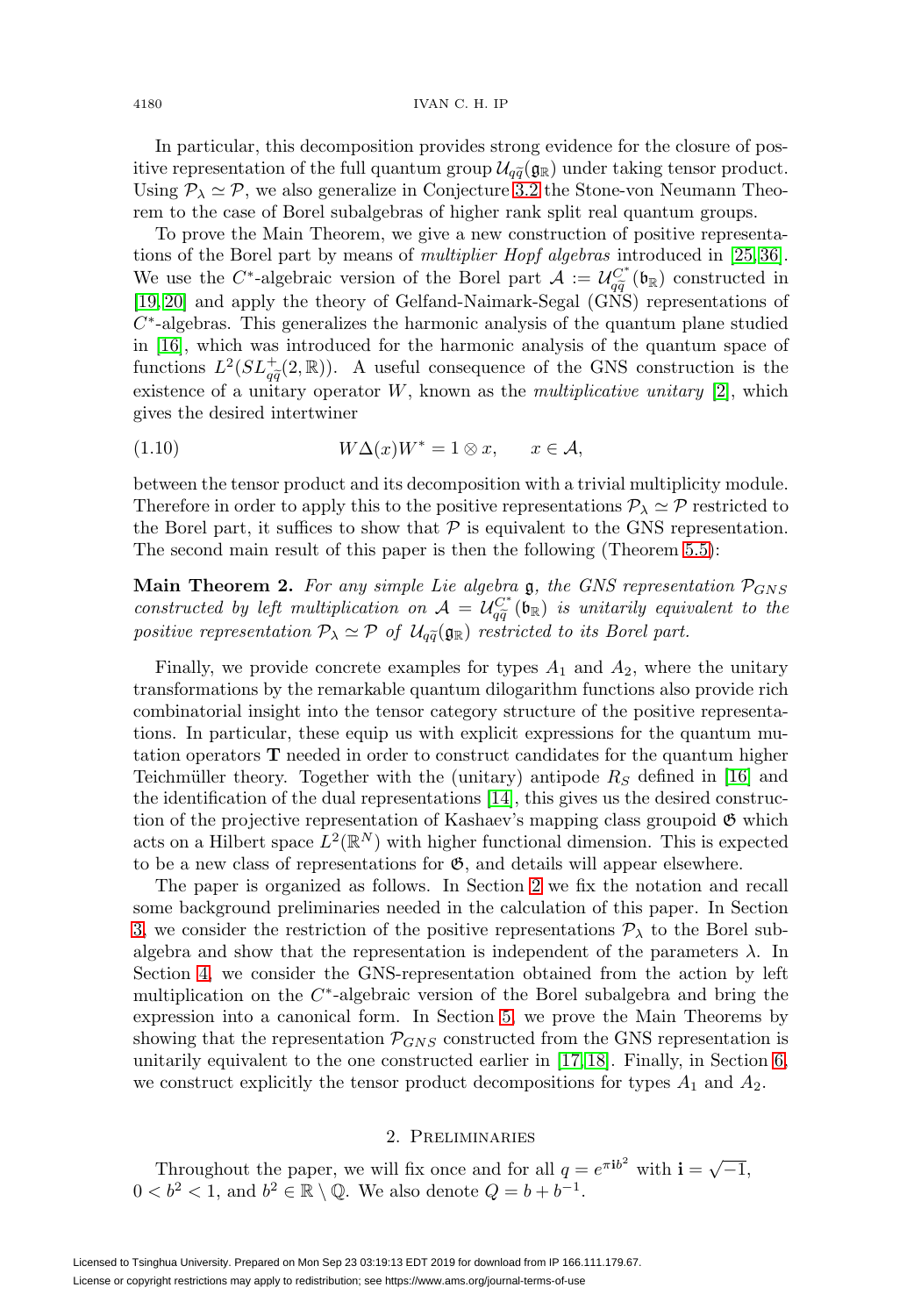**2.1. Definition of the modular double**  $\mathcal{U}_{q\tilde{q}}(\mathfrak{g}_{\mathbb{R}})$ **. We follow the convention used** in [\[19\]](#page-22-8). Let g be a simple Lie algebra over  $\mathbb{C}$ , and let  $I = \{1, 2, ..., n\}$  denote the set of nodes of the Dynkin diagram of g where  $n = rank(g)$ . Let W denote the Weyl group, and let  $w_0 \in W$  be its longest element with length  $l(w_0)$ .

Let  $q_i := q$  if  $i \in I$  corresponds to the long root, and let  $q_i := e^{\pi i b_s^2}$  if  $i \in I$ corresponds to the short root, where  $b_s := \frac{b}{\sqrt{2}}$  if  $\mathfrak g$  is doubly-laced, and  $b_s := \frac{b}{\sqrt{3}}$  if  $\mathfrak g$  is of type  $G_2$ . We assume the roots are long for simply-laced  $\mathfrak g$  and denote  $b_l := b$ as well. We let  $1 \in I$  correspond to the short root in type  $B_n$  and the long root in other types.

**Definition 2.1** ([\[5,](#page-22-0)22]). The Drinfeld-Jimbo quantum group  $\mathcal{U}_q(\mathfrak{g}_{\mathbb{R}})$  is the algebra generated by  $\{E_i, F_i, K_i^{\pm 1}\}_{i \in I}$  over  $\mathbb C$  subjected to the relations for  $i, j \in I$ :

(2.1) 
$$
K_i E_j = q_i^{a_{ij}} E_j K_i, \qquad K_i F_j = q_i^{-a_{ij}} F_j K_i, \qquad [E_i, F_j] = \delta_{ij} \frac{K_i - K_i^{-1}}{q_i - q_i^{-1}},
$$

together with the Serre relations for  $i \neq j$ :

(2.2) 
$$
\sum_{k=0}^{1-a_{ij}} (-1)^k \frac{[1-a_{ij}]_{q_i}!}{[1-a_{ij}-k]_{q_i}![k]_{q_i}!} X_i^k X_j X_i^{1-a_{ij}-k} = 0, \qquad X = E, F,
$$

where  $[k]_q := \frac{q^k - q^{-k}}{q - q^{-1}}$  and  $(a_{ij})$  denotes the Cartan matrix.

We choose the Hopf algebra structure of  $\mathcal{U}_q(\mathfrak{g})$  to be given by (we will not need the counit and antipode in this paper)

(2.3) 
$$
\Delta(E_i) = 1 \otimes E_i + E_i \otimes K_i,
$$

(2.4) 
$$
\Delta(F_i) = K_i^{-1} \otimes F_i + F_i \otimes 1,
$$

$$
\Delta(K_i) = K_i \otimes K_i.
$$

We define  $\mathcal{U}_q(\mathfrak{g}_{\mathbb{R}})$  to be the real form of  $\mathcal{U}_q(\mathfrak{g})$  induced by the star structure

(2.6) 
$$
E_i^* = E_i, \qquad F_i^* = F_i, \qquad K_i^* = K_i.
$$

Finally, from the results of [\[17,](#page-22-6) [18\]](#page-22-7), we let

(2.7) 
$$
\widetilde{q} := e^{\pi i b_s^{-2}}
$$
  
and we define the modular double  $\mathcal{U}_{q\widetilde{q}}(\mathfrak{g}_{\mathbb{R}})$  to be

and we define the modular double 
$$
\mathcal{U}_{q\bar{q}}(\mathfrak{g}_{\mathbb{R}})
$$
 to be  
\n(2.8) 
$$
\mathcal{U}_{q\bar{q}}(\mathfrak{g}_{\mathbb{R}}) := \mathcal{U}_{q}(\mathfrak{g}_{\mathbb{R}}) \otimes \mathcal{U}_{\bar{q}}(\mathfrak{g}_{\mathbb{R}}) \quad \text{g is simply-laced},
$$
\n(2.9) 
$$
\mathcal{U}_{q\bar{q}}(\mathfrak{g}_{\mathbb{R}}) := \mathcal{U}_{q}(\mathfrak{g}_{\mathbb{R}}) \otimes \mathcal{U}_{\bar{q}}(L_{\mathfrak{g}_{\mathbb{R}}}) \quad \text{otherwise},
$$

where  ${}^L\mathfrak{g}_\mathbb{R}$  is the Langlands dual of  $\mathfrak{g}_\mathbb{R}$  obtained by interchanging the long roots and short roots of  $\mathfrak{g}_{\mathbb{R}}$ . where  $\mathbf{y}_{\mathbb{R}}$  is the Langlands dual of  $\mathbf{y}_{\mathbb{R}}$  obtained by interchanging the long loots and short roots of  $\mathbf{g}_{\mathbb{R}}$ .<br>2.2. **Positive representations of**  $\mathcal{U}_{q\tilde{q}}(\mathbf{g}_{\mathbb{R}})$ . In [\[13,](#page-22-2)17,18], a sp

and short roots of<br>2.2. **Positive rep**<br>sentations for  $\mathcal{U}_{q\widetilde{q}}$ sentations for  $\mathcal{U}_{q\tilde{q}}(\mathfrak{g}_{\mathbb{R}})$ , called the positive representations, is defined. The genera-2.2. **Posit**<br>sentations<br>tors of  $\mathcal{U}_{q\tilde{q}}$ tors of  $\mathcal{U}_{q\tilde{q}}(\mathfrak{g}_{\mathbb{R}})$  are realized by positive essentially self-adjoint operators. They also satisfy the transcendental relations [\(2.11\)](#page-5-0) below; in particular the quantum group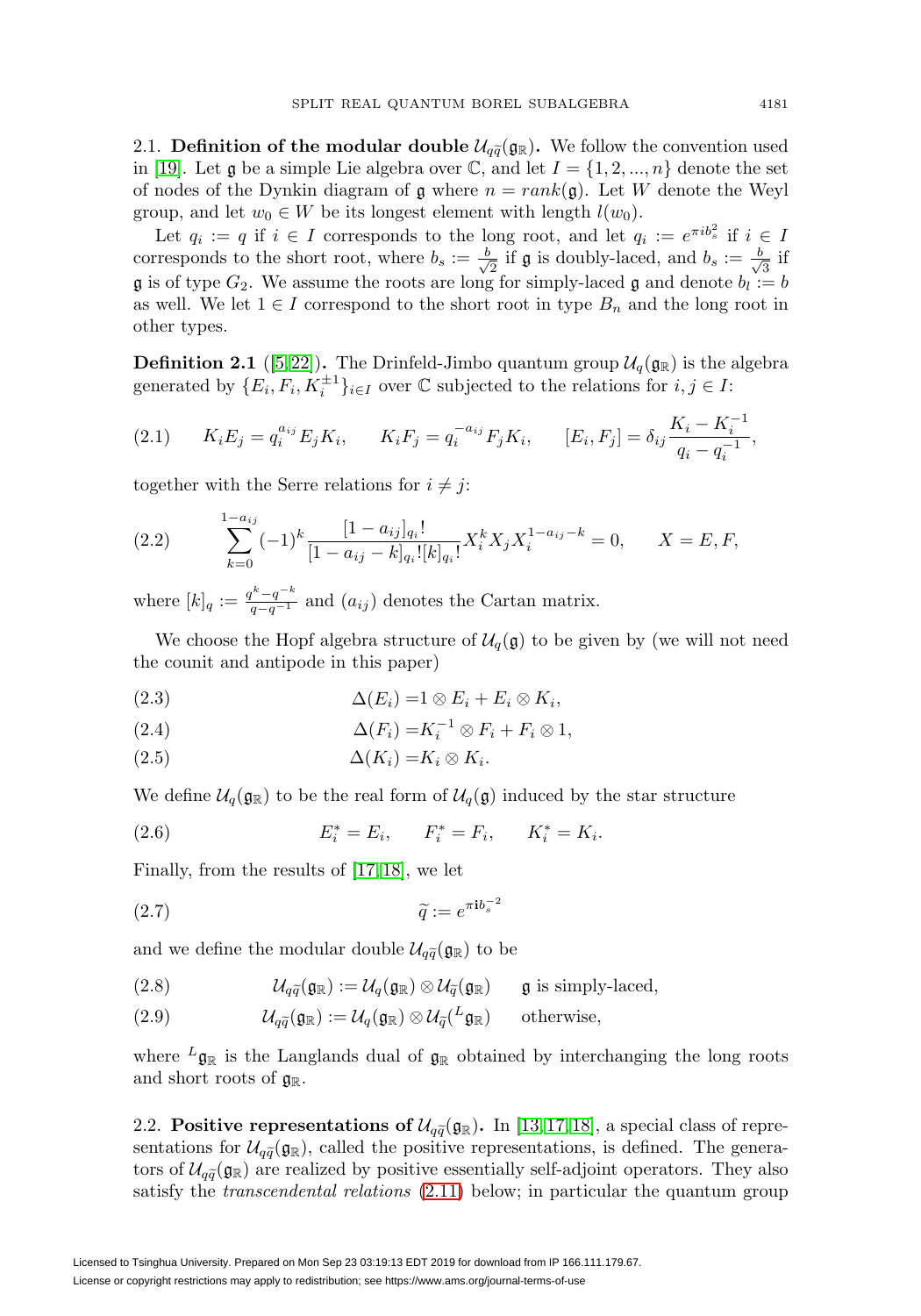and its modular double counterpart are represented on the same Hilbert space, <sup>4182</sup><br>and its modular double counterpart are represented on the same Hilbert space,<br>generalizing the situation of  $\mathcal{U}_{q\tilde{q}}(\mathfrak{sl}(2,\mathbb{R}))$  introduced in [\[7,](#page-22-3)8] and studied in [\[30\]](#page-23-2). More precisely,

**Theorem 2.2** ([\[13,](#page-22-2) [17,](#page-22-6) [18\]](#page-22-7)). Let the rescaled generators be

(2.10) 
$$
e_i := 2\sin(\pi b_i^2) E_i, \quad f_i := 2\sin(\pi b_i^2) F_i.
$$

**Theorem 2.2** ([13,17,18]). Let the rescaled generators be<br>
(2.10)  $e_i := 2\sin(\pi b_i^2) E_i$ ,  $f_i := 2\sin(\pi b_i^2) F_i$ .<br>
There exists a family of representations  $\mathcal{P}_\lambda$  of  $\mathcal{U}_{q\tilde{q}}(g_\mathbb{R})$  parametrized by the  $\mathbb{R}_+$ -span of the cone of positive weights  $\lambda \in P_{\mathbb{R}}^+$ , or equivalently by  $\lambda \in \mathbb{R}_+^{rank(\mathfrak{g})}$ , such that:

- The generators  $e_i, f_i, K_i$  are represented by positive essentially self-adjoint operators acting on  $L^2(\mathbb{R}^N)$  where  $N = l(w_0)$ .
- Define the transcendental generators:

<span id="page-5-0"></span>(2.11) 
$$
\widetilde{e}_i := e_i^{\frac{1}{b_i^2}}, \quad \widetilde{f}_i := f_i^{\frac{1}{b_i^2}}, \quad \widetilde{K}_i := K_i^{\frac{1}{b_i^2}}.
$$

- $\mathcal{F} = \iint \mathfrak{g}$  is simply-laced, the generators  $\widetilde{e}_i, f_i, K_i$  are obtained by replacing <br>b with  $h^{-1}$  in the representations of the generators  $e_i$ ,  $f_i$ ,  $K_i$ b with  $b^{-1}$  in the representations of the generators  $e_i, f_i, K_i$ .
- $\tilde{f} = \iint_{\mathcal{B}} \tilde{g}$  is non-simply-laced, then the generators  $E_i, F_i, K_i$  with  $\tilde{e}_i := 2 \sin(\pi k^{-2}) \tilde{F}$  and  $\tilde{f} = 2 \sin(\pi k^{-2}) \tilde{F}$  are generate  $\mathcal{H}(k, \mathbf{z})$ .  $\hat{L}_i$  is simply-lacta, the generators  $\hat{\mathbf{e}}_i$ ,  $\hat{\mathbf{j}}_i$ ,  $\hat{\mathbf{h}}_i$  are botantic <br>  $\hat{L}_i$  of  $\hat{\mathbf{g}}$  is non-simply-laced, then the generators  $\hat{E}_i$ ,  $\hat{F}_i$ ,  $\hat{F}_i$ <br>  $\hat{L}_i$   $\hat{\mathbf{f}}_i$  is non-si
- The generators  $e_i, f_i, K_i$  and  $\tilde{e}_i, f_i, K_i$  commute weakly up to a sign.

The positive representations are constructed for each reduced expression of the longest element  $w_0 \in W$  of the Weyl group, and representations corresponding to different reduced expressions are unitarily equivalent.

<span id="page-5-2"></span>**Definition 2.3.** Fix a reduced expression of  $w_0 = s_{i_1}...s_{i_N}$ . Let the coordinates of  $L^2(\mathbb{R}^N)$  be denoted by  $\{u_i^k\}$  so that i is the corresponding root index, and k denotes the sequence this root is appearing in  $w_0$  from the right. Also denote by  ${v_j}_{j=1}^N$  the same set of coordinates counting from the left,  $v(i,k)$  the index such that  $u_i^k = v_{v(i,k)}$ , and  $r(k)$  the root index corresponding to  $v_k$ .

**Example 2.4.** The coordinates of  $L^2(\mathbb{R}^6)$  for  $A_3$  corresponding to  $w_0 = s_3s_2s_1s_3s_2s_3$ is given by  $(u_3^3, u_2^2, u_1^1, u_3^2, u_2^1, u_3^1) = (v_1, v_2, v_3, v_4, v_5, v_6).$ 

**Definition 2.5.** We denote by  $p_u = \frac{1}{2\pi i} \frac{\partial}{\partial u}$  and

(2.12) 
$$
e(u) := e^{\pi bu}, \qquad [u] := q^{\frac{1}{2}}e(u) + q^{-\frac{1}{2}}e(-u).
$$

Then the following is positive whenever  $[p, u] = \frac{1}{2\pi i}$ :

<span id="page-5-3"></span>
$$
(2.13) \qquad [u]e(-2p) := (q^{\frac{1}{2}}e^{\pi bu} + q^{-\frac{1}{2}}e^{-\pi bu})e^{-2\pi bp} = e^{\pi b(u-2p)} + e^{\pi b(-u-2p)}.
$$

Note that we changed the notation slightly for  $e(u)$  in this paper from previous references [\[17\]](#page-22-6)-[\[19\]](#page-22-8) for later convenience.

<span id="page-5-1"></span>**Definition 2.6.** By abuse of notation, we denote by

$$
(2.14)
$$

$$
[u_s + u_l]e(-2p_s - 2p_l) := e^{\pi b_s(-u_s - 2p_s) + \pi b_l(-u_l - 2p_l)} + e^{\pi b_s(u_s - 2p_s) + \pi b_l(u_l - 2p_l)}
$$

,

where  $u_s$  (resp.  $u_l$ ) is a linear combination of the variables corresponding to short roots (resp. long roots). The parameters  $\lambda_i$  are also considered in both cases. Similarly  $p_s$  (resp.  $p_l$ ) are linear combinations of the p shifting of the short root (resp. long root) variables.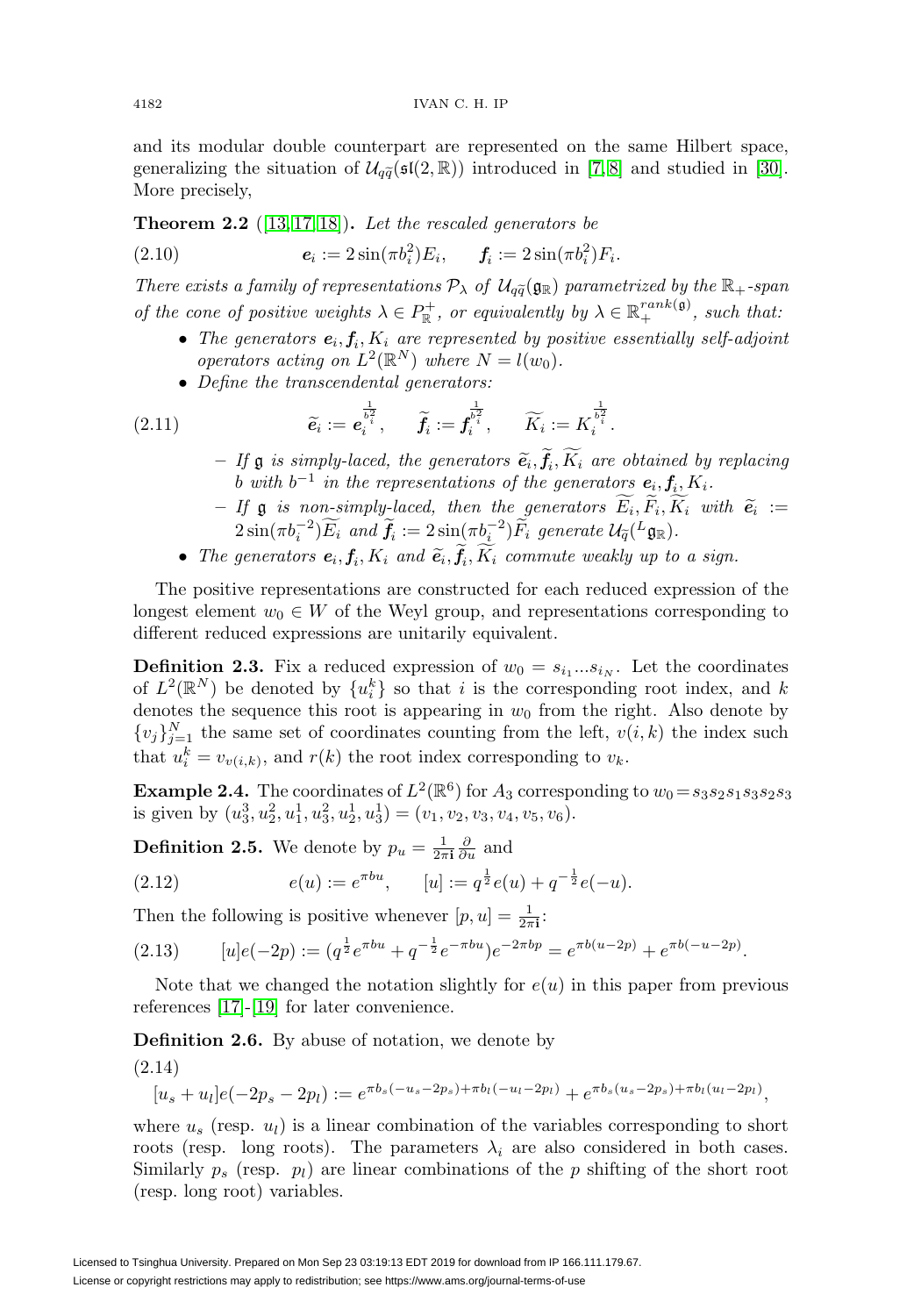We will occasionally write in the form  $[X]e(-2p_Y)$ , where by abuse of notation, if  $Y = \sum a_i u_i, a_i \in \mathbb{Z}$ , then  $p_Y = \sum a_i p_{u_i}$ .

<span id="page-6-5"></span>**Theorem 2.7** ([\[17,](#page-22-6)18]). For a fixed reduced expression of  $w_0$ ,  $\mathcal{P}_{\lambda}$  is given by

<span id="page-6-0"></span>(2.15) 
$$
f_i = \sum_{k=1}^n \left[ - \sum_{j=1}^{v(i,k)-1} a_{i,r(j)} v_j - u_i^k - 2\lambda_i \right] e(2p_i^k),
$$

(2.16) 
$$
K_i = e\left(-\sum_{k=1}^{l(w_0)} a_{i,r(k)}v_k + 2\lambda_i\right).
$$

By taking  $w_0 = w's_i$  so that the simple reflection for root i appears on the right, the action of  $e_i$  is given by

<span id="page-6-1"></span>
$$
(2.17) \t\t e_i = [u_i^1]e(-2p_i^1).
$$

In this paper, it is instructive to recall the explicit expression in the case of ranks 1 and 2. For details of the construction and the other cases please refer to [\[17,](#page-22-6) [18\]](#page-22-7). In this paper, it is instructive to recall the explicit expression in the case of ranks 1 and 2. For details of the construction and the other cases please refer to [17, 18].<br>**Proposition 2.8** ([\[3,](#page-22-5) [30\]](#page-23-2)). The positive repr

<span id="page-6-2"></span>on  $L^2(\mathbb{R})$  is given by

$$
e = [u - \lambda]e(-2p) = e^{\pi b(-u + \lambda - 2p)} + e^{\pi b(u - \lambda - 2p)},
$$
  
\n
$$
f = [-u - \lambda]e(2p) = e^{\pi b(u + \lambda + 2p)} + e^{\pi b(-u - \lambda + 2p)},
$$
  
\n
$$
K = e(-2u) = e^{-2\pi bu}.
$$

<span id="page-6-3"></span>Note that it is unitarily equivalent to  $(2.15)-(2.17)$  $(2.15)-(2.17)$  $(2.15)-(2.17)$  by  $u \mapsto u + \lambda$ .

**Proposition 2.9** ([\[17\]](#page-22-6))**.** The positive representation  $P_{\lambda}$  of  $U_{q\tilde{q}}(\mathfrak{sl}(3,\mathbb{R}))$  with pa-<br>**Proposition 2.9** ([17]). The positive representation  $P_{\lambda}$  of  $U_{q\tilde{q}}(\mathfrak{sl}(3,\mathbb{R}))$  with parameters  $\lambda = (\lambda_1, \lambda_2) \in \mathbb{R}^2_+$ , corresponding to the reduced expression  $w_0 = s_2 s_1 s_2$ , acting on  $f(u, v, w) \in L^2(\mathbb{R}^3)$ , is given by

$$
e_1 = [v - w]e(-2p_v) + [u]e(-2p_v + 2p_w - 2p_u),
$$
  
\n
$$
e_2 = [w]e(-2p_w),
$$
  
\n
$$
f_1 = [-v + u - 2\lambda_1]e(2p_v),
$$
  
\n
$$
f_2 = [-2u + v - w - 2\lambda_2]e(2p_w) + [-u - 2\lambda_2]e(2p_u),
$$
  
\n
$$
K_1 = e(u - 2v + w - 2\lambda_1),
$$
  
\n
$$
K_2 = e(-2u + v - 2w - 2\lambda_2).
$$
  
\nProposition 2.10 ([18]). The positive representation  $\mathcal{P}_\lambda$  of  $\mathcal{U}_{q\bar{q}}(\mathfrak{g}_{\mathbb{R}})$  with param-

<span id="page-6-4"></span>eters  $\lambda = (\lambda_1, \lambda_2) \in \mathbb{R}^2_+$ , where  $\mathfrak{g}_{\mathbb{R}}$  is of type  $B_2$ , corresponding to the reduced expression  $w_0 = s_1 s_2 s_1 s_2$ , acting on  $f(t, u, v, w) \in L^2(\mathbb{R}^4)$ , is given by

$$
e_1 = [t]e(-2p_t - 2p_u + 2p_w) + [u - v]e(-2p_u - 2p_v + 2p_w) + [v - w]e(-2p_v),
$$
  
\n
$$
e_2 = [w]e(-2p_w),
$$
  
\n
$$
f_1 = [-t - 2\lambda_1]e(2p_t) + [-2t + u - v - 2\lambda_1]e(2p_v),
$$
  
\n
$$
f_2 = [2t - u - 2\lambda_2]e(2p_u) + [2t - 2u + 2v - w - 2\lambda_2]e(2p_w),
$$
  
\n
$$
K_1 = e(-2t + u - 2v + w - 2\lambda_1),
$$
  
\n
$$
K_2 = e(2t - 2u + 2v - 2w - 2\lambda_2).
$$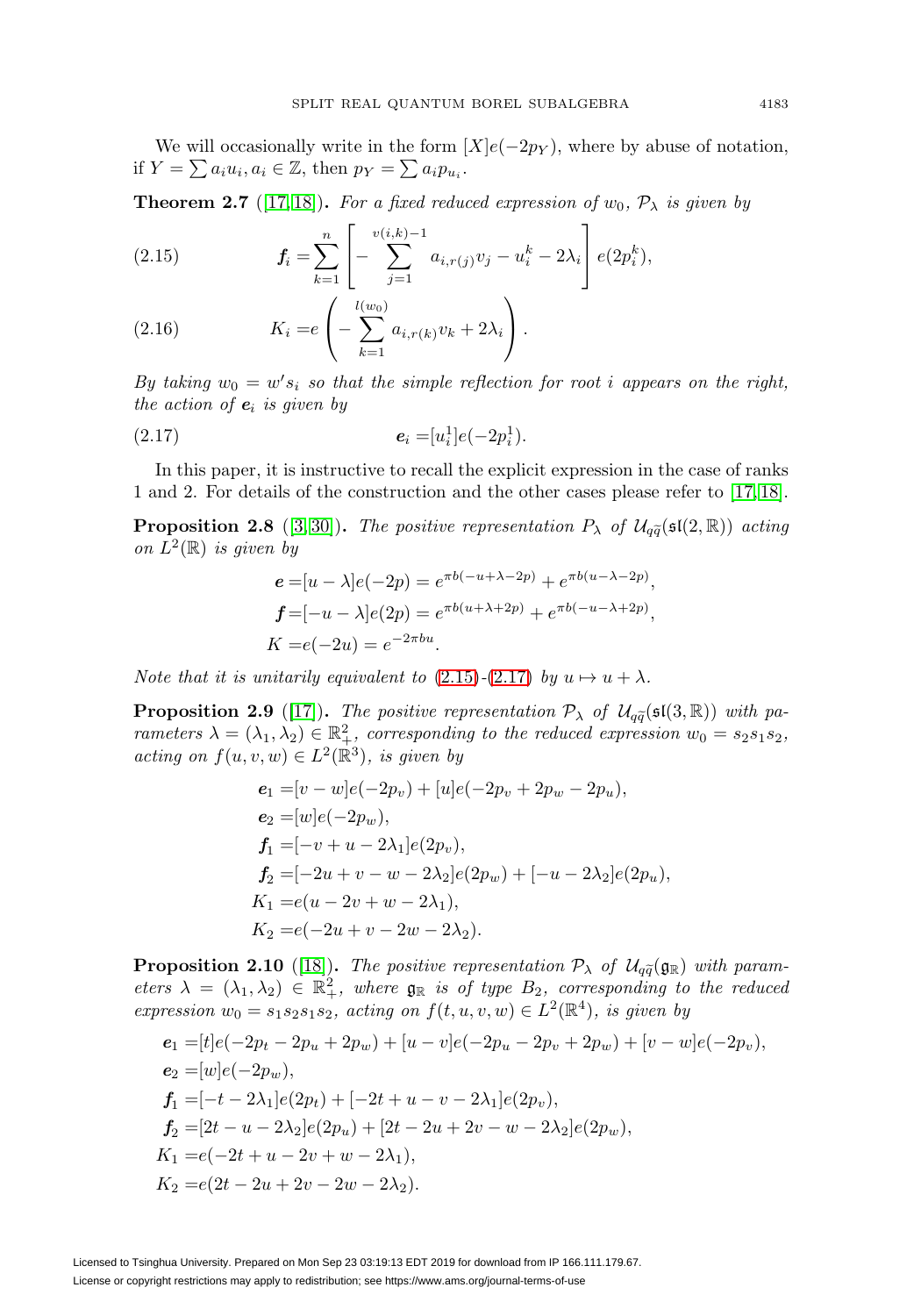In this case (cf. Definition [2.6\)](#page-5-1),  $u_s$  is linear combinations of  $\{t, v\}$ , while  $u_l$  is linear combinations of  $\{u, w\}$ . Similarly for  $p_s$  and  $p_l$ .

We will omit the case of type  $G_2$  in this paper for simplicity.

2.3. **Quantum dilogarithms**  $G_b(x)$  and  $g_b(x)$ . First introduced by Faddeev and Kashaev [\[7,](#page-22-3) [9\]](#page-22-18), the quantum dilogarithm  $G_b(x)$  and its variants  $S_b(x)$  and  $g_b(x)$ play a crucial role in the study of positive representations of split real quantum groups and also appear in many other areas of mathematics and physics, most notably cluster algebras, quantum Teichmüller theory, and Liouville CFT. In this subsection, we recall the definition and some properties of the quantum dilogarithm functions [\[3,](#page-22-5) [16,](#page-22-16) [30\]](#page-23-2) that are needed in the calculations of this paper.

**Definition 2.11.** The quantum dilogarithm function  $G_b(x)$  is defined on  $0 \leq$  $Re(x) \le Q = b + b^{-1}$  by

(2.18) 
$$
G_b(x) = \overline{\zeta_b} \exp\left(-\int_{\Omega} \frac{e^{\pi tx}}{(e^{\pi bt} - 1)(e^{\pi b^{-1}t} - 1)} \frac{dt}{t}\right),
$$

where  $\zeta_b = e^{\frac{\pi i}{2}(\frac{b^2+b^{-2}}{6}+\frac{1}{2})}$ , and the contour  $\Omega$  goes along R and goes above the pole at  $t = 0$ . This can be extended meromorphically to the whole complex plane with poles at  $x = -nb - mb^{-1}$  and zeros at  $x = Q + nb + mb^{-1}$ , for  $n, m \in \mathbb{Z}_{\geq 0}$ .

<span id="page-7-0"></span>**Definition 2.12.** The function  $S_b(x)$  is defined by

(2.19) 
$$
S_b(x) := e^{\frac{\pi i}{2}x(Q-s)} G_b(x).
$$

**Proposition 2.13.** The quantum dilogarithms satisfy the self-duality relations

(2.20) 
$$
S_b(x) = S_{b^{-1}}(x), \qquad G_b(x) = G_{b^{-1}}(x),
$$

as well as the functional equations

<span id="page-7-1"></span>(2.21) 
$$
S_b(x+b^{\pm 1}) = i(e^{-\pi i b^{\pm 1}x} - e^{\pi i b^{\pm 1}x})S_b(x),
$$

(2.22) 
$$
G_b(x+b^{\pm 1}) = (1-e^{2\pi i b^{\pm 1}x})G_b(x).
$$

We will also need another important variant of the quantum dilogarithm.

**Definition 2.14.** The function  $g_b(x)$  is defined by

(2.23) 
$$
g_b(x) = \frac{\zeta_b}{G_b(\frac{Q}{2} + \frac{\log x}{2\pi i b})},
$$

where  $\log$  takes the principal branch of x.

We will need the following properties of  $g_b(x)$ :

<span id="page-7-2"></span>**Lemma 2.15** ([\[3,](#page-22-5) (3.31), (3.32)])**.** We have the following Fourier transformation formula:

(2.24) 
$$
\int_{\mathbb{R}+i0} \frac{e^{-\pi i t^2}}{G_b(Q+it)} X^{ib^{-1}t} dt = g_b(X),
$$

(2.25) 
$$
\int_{\mathbb{R}+i0} \frac{e^{-\pi Qt}}{G_b(Q+it)} X^{ib^{-1}t} dt = g_b^*(X),
$$

where X is a positive operator and the contour goes above the pole at  $t = 0$ .

**Lemma 2.16.**  $q_b(X)$  is a unitary operator for any positive operator X.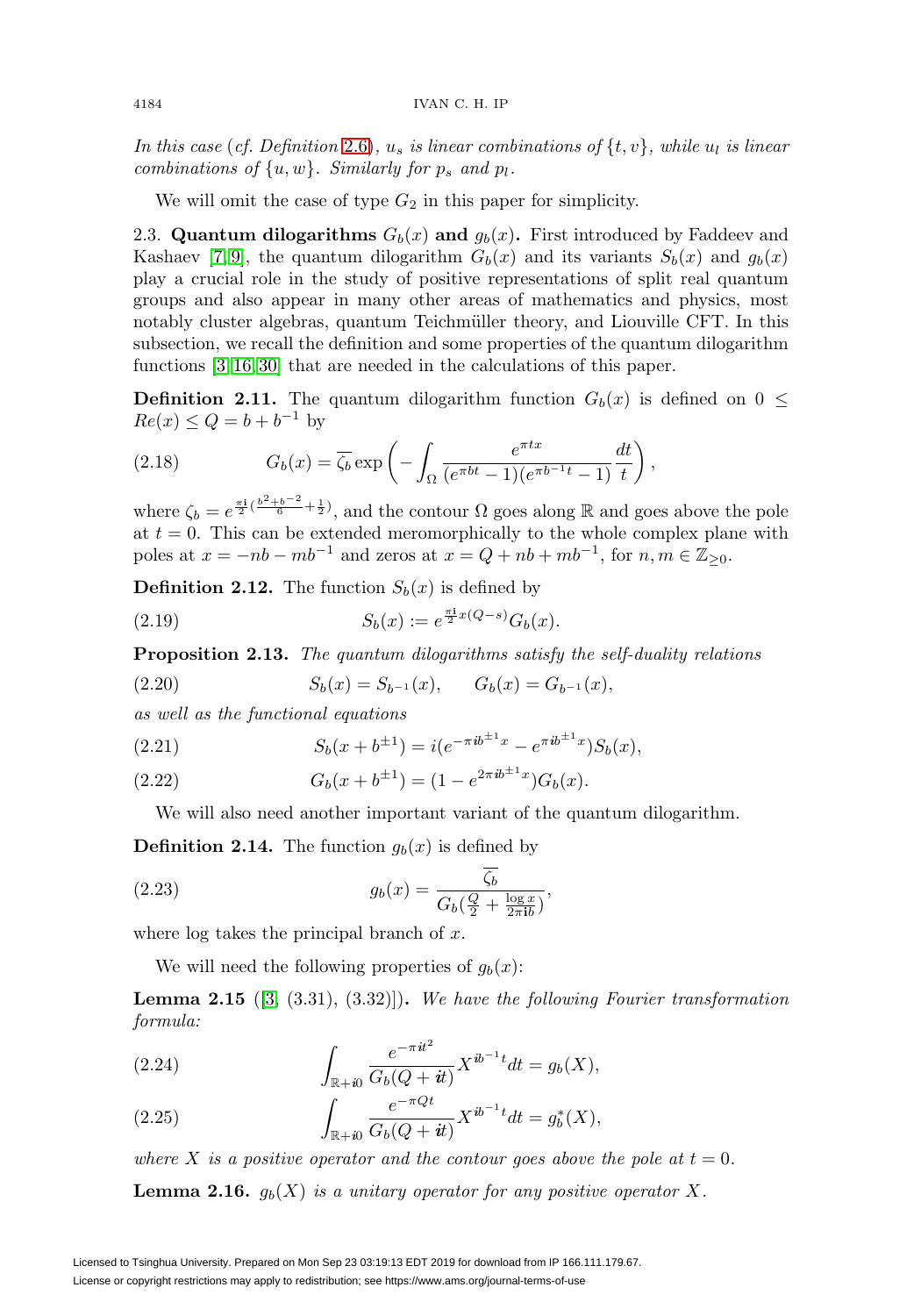<span id="page-8-3"></span>**Lemma 2.17.** If  $UV = q^2 VU$  where U, V are positive self-adjoint operators, then

<span id="page-8-0"></span>(2.26) 
$$
g_b(U)g_b(V) = g_b(U+V),
$$

(2.27) 
$$
g_b(U)^* V g_b(U) = q^{-1} UV + V,
$$

(2.28) 
$$
g_b(V)Ug_b(V)^* = U + q^{-1}UV.
$$

Note that [\(2.26\)](#page-8-0) and [\(2.27\)](#page-8-0) together imply the pentagon relation

<span id="page-8-6"></span>(2.29) 
$$
g_b(V)g_b(U) = g_b(U)g_b(q^{-1}UV)g_b(V).
$$

The above relations can be generalized to the non-simply-laced case [\[19,](#page-22-8) Prop. 3.3], which gives relations between  $g_{b_s}$  and  $g_{b_l}$ .

2.4. **Lusztig's isomorphism.** We recall several definitions and results concerning Lusztig's isomorphism in the positive representation setting needed in this paper. See [\[19\]](#page-22-8) for more details. **Lusztig's isomorphism.** We recall<br>sztig's isomorphism in the positive rep<br>e [19] for more details.<br>Fix a positive representation  $\mathcal{P}_{\lambda}$  of  $\mathcal{U}_{q\tilde{q}}$ 

Fix a positive representation  $P_{\lambda}$  of  $\mathcal{U}_{\alpha\tilde{\alpha}}(\mathfrak{g}_{\mathbb{R}})$  and denote

(2.30) 
$$
[u, v]_q := quv - q^{-1}vu.
$$

**Proposition 2.18.** In the simply-laced case, the operators

<span id="page-8-1"></span>(2.31) 
$$
\mathbf{e}_{ij} := \frac{[\mathbf{e}_j, \mathbf{e}_i]_{q^{\frac{1}{2}}}}{q - q^{-1}} = \frac{q^{\frac{1}{2}} \mathbf{e}_j \mathbf{e}_i - q^{-\frac{1}{2}} \mathbf{e}_i \mathbf{e}_j}{q - q^{-1}}
$$

are positive essentially self-adjoint on  $\mathcal{P}_{\lambda}$ .

**Proposition 2.19.** In the non-simply-laced case, the operators

<span id="page-8-2"></span>
$$
(2.32) \qquad \mathbf{e}_{ij} := (-1)^{a_{ij}} \left[ \left[ \mathbf{e}_i, ..., [\mathbf{e}_i, \mathbf{e}_j]_{q_i^{\frac{a_{ij}}{2}}} \right]_{q_i^{\frac{a_{ij}+2}{2}}} \cdots \right]_{q_i^{-\frac{a_{ij}-2}{2}}} \prod_{k=1}^{-a_{ij}} (q_i^k - q_i^{-k})^{-1}
$$

are positive essentially self-adjoint on  $\mathcal{P}_{\lambda}$ .

Similarly we define  $f_{ij}$  by [\(2.31\)](#page-8-1) and [\(2.32\)](#page-8-2) with **e** replaced by **f**.

<span id="page-8-4"></span>**Theorem 2.20.** For any root  $i \in I$ , there exists a unitary operator  $T_i$  such that

(2.33) 
$$
T_i(e_i) = q_i f_i K_i^{-1} = q_i^{-1} K_i^{-1} f_i,
$$

(2.34) 
$$
T_i(\mathbf{f}_i) = q_i^{-1} K_i \mathbf{e}_i = q_i \mathbf{e}_i K_i,
$$

(2.35) 
$$
T_i(e_j) = e_{ij}, \qquad T_i(f_j) = f_{ij}, \qquad \text{for } i, j \text{ adjacent},
$$

(2.36)  $T_i(e_k) = e_k, \quad T_i(f_k) = f_k, \quad \text{for } a_{ik} = 0,$ 

(2.37) 
$$
T_i(K_j) = K_j K_i^{-a_{ij}}.
$$

<span id="page-8-5"></span>**Proposition 2.21** ([\[26,](#page-23-13)27]). The operators  $T_i$  satisfy the Coxeter relations

(2.38) 
$$
\underbrace{T_i T_j T_i \dots}_{-a'_{ij}+2} = \underbrace{T_j T_i T_j \dots}_{-a'_{ij}+2},
$$

where  $-a'_{ij} = \max\{-a_{ij}, -a_{ji}\}\$ . Furthermore, for  $\alpha_i, \alpha_j$  simple roots and an element  $w = s_{i_1}...s_{i_k} \in W$  such that  $w(\alpha_i) = \alpha_j$ , we have for  $X = e, f, K$ :

(2.39) 
$$
T_{i_1}...T_{i_k}(X_i) = X_j.
$$

In this paper we will use instead the inverse version of the following definition.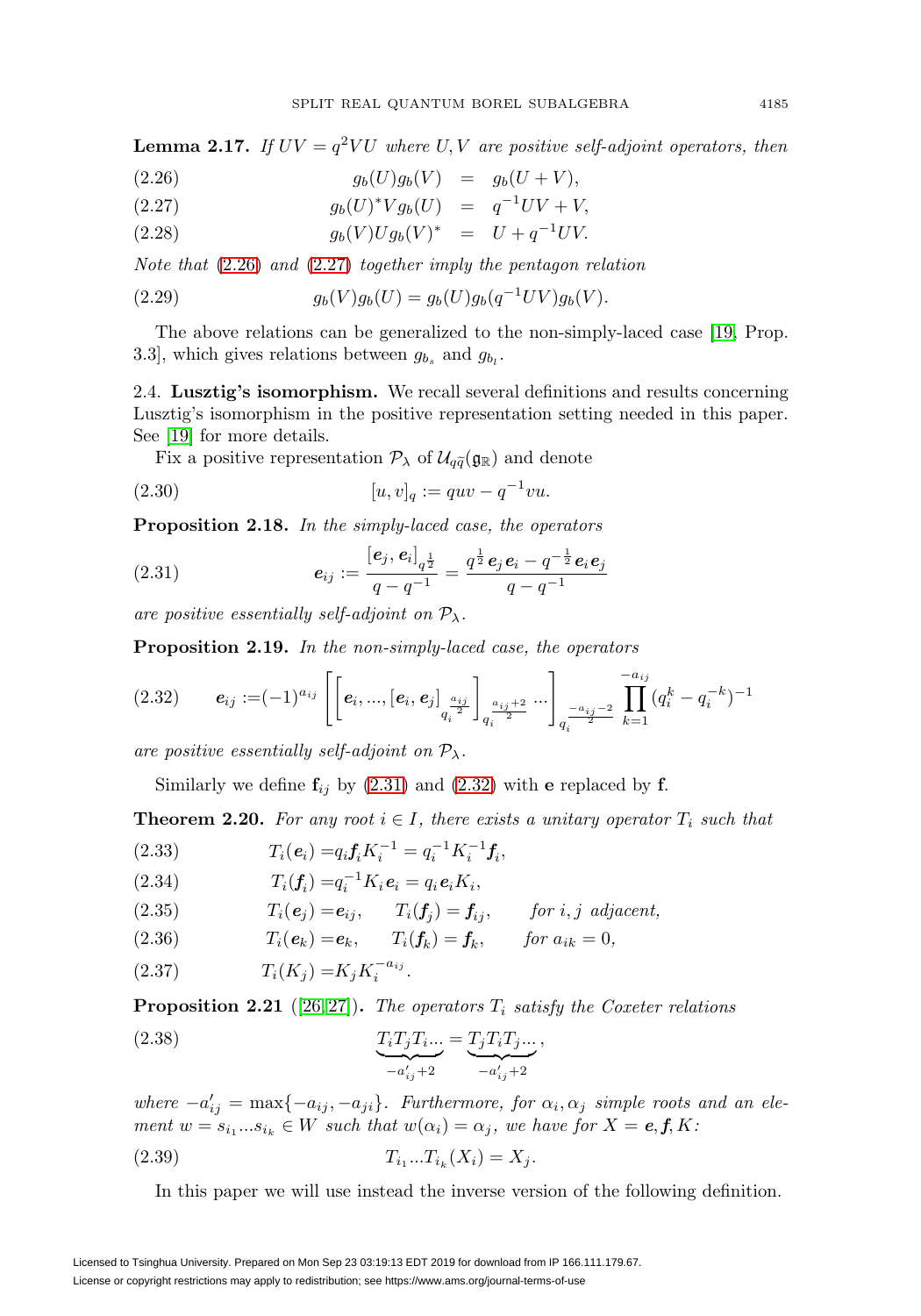**Definition 2.22.** Let  $w_0 = s_{i_1} s_{i_2} \dots s_{i_N}$  be the longest element of W. We define

<span id="page-9-1"></span>(2.40) 
$$
\mathbf{e}_{\alpha_k} := T_{i_1}^{-1} T_{i_2}^{-1} ... T_{i_{k-1}}^{-1} \mathbf{e}_{i_k}.
$$

These are all positive essentially self-adjoint.

Finally we record some commutation relations among the non-simple generators.

<span id="page-9-2"></span>**Proposition 2.23.** For the simply-laced case, if  $a_{ij} = -1$ , then we have

(2.41) 
$$
\mathbf{e}_i \mathbf{e}_{ij} = q^{-1} \mathbf{e}_{ij} \mathbf{e}_i, \qquad \mathbf{e}_j \mathbf{e}_{ij} = q \mathbf{e}_{ij} \mathbf{e}_j,
$$

<span id="page-9-3"></span>(2.42) 
$$
\mathbf{e}_i \mathbf{e}_j^n = q^n \mathbf{e}_j^n \mathbf{e}_i + q^{\frac{1}{2}} (q^{-n} - q^n) \mathbf{e}_j^{n-1} \mathbf{e}_{ij}.
$$

<span id="page-9-0"></span>**Proposition 2.24.** For the doubly-laced case, let  $a_{ij} = -2$ . Denote  $e_{ij} := T_i e_j$ and  $e_X := T_i T_j e_i$ . We have

$$
(2.43) \qquad \qquad e_i e_{ij} = q^{-1} e_{ij} e_i, \qquad e_{ij} e_X = q^{-1} e_X e_{ij}, \qquad e_X e_j = q^{-1} e_j e_X,
$$

(2.44) 
$$
\mathbf{e}_i^n \mathbf{e}_j = q^{-n} \mathbf{e}_j \mathbf{e}_i^n + q^{\frac{1}{2}} (q^n - q^{-n}) \mathbf{e}_i^{n-1} \mathbf{e}_X,
$$

(2.45) 
$$
\mathbf{e}_i^n \mathbf{e}_X = \mathbf{e}_X \mathbf{e}_i^n + q^{\frac{1}{2}} (q^{-n} - 1) \mathbf{e}_{ij} \mathbf{e}_i^{n-1},
$$

(2.46) 
$$
\mathbf{e}_{ij}^n \mathbf{e}_j = q^n \mathbf{e}_j \mathbf{e}_{ij} + (q^{-2n} - 1) \mathbf{e}_X^2.
$$

Note that by means of [\[19,](#page-22-8) Prop. 6.8], we can take  $n$  to be a complex power.

2.5. **GNS representation, multiplicative unitary, and multiplier Hopf algebras.** Finally, we recall the definition of Gelfand-Naimark-Segal (GNS) representation of a  $C^*$ -algebra and its corresponding unitary operator called the *multi*plicative unitary that is needed in this paper. These are fundamental to the theory of locally compact quantum groups in the setting of  $C<sup>*</sup>$ -algebras and von Neumann algebras, and to the generalization of Pontryagin duality. In particular, a multiplicative unitary encodes all the structure maps of a quantum group and its dual. See [\[16\]](#page-22-16), [\[25\]](#page-23-10), or [\[35\]](#page-23-15) for more discussions.

**Definition 2.25.** A Gelfand-Naimark-Segal (GNS) representation of a C∗-algebra A with a weight  $\phi$  is a triple  $(\mathcal{H}, \pi, \Lambda)$ , where H is a Hilbert space,  $\Lambda : \mathcal{A} \longrightarrow \mathcal{H}$  is a linear map, and  $\pi : \mathcal{A} \longrightarrow \mathcal{B}(\mathcal{H})$  is a representation of  $\mathcal{A}$  on  $\mathcal{H}$  as bounded linear operators, such that  $\Lambda(\mathcal{N})$  is dense in  $\mathcal{H}$ , where  $\mathcal{N} = \{a \in \mathcal{A} : \phi(a^*a) < \infty\}$  and

(2.47) 
$$
\pi(a)\Lambda(b) = \Lambda(ab) \quad \forall a \in \mathcal{A}, b \in \mathcal{N},
$$

(2.48) 
$$
\langle \Lambda(a), \Lambda(b) \rangle = \phi(b^*a) \quad \forall a, b \in \mathcal{N}.
$$

**Definition 2.26** ([\[2\]](#page-22-17)). Let H be a Hilbert space. A unitary operator  $W \in \mathcal{B}(\mathcal{H}\otimes\mathcal{H})$ is called a multiplicative unitary if it satisfies the pentagon equation

$$
(2.49) \t W_{23}W_{12} = W_{12}W_{13}W_{23},
$$

where the standard leg notation is used.

Given a GNS representation  $(\mathcal{H}, \pi, \Lambda)$  of a locally compact quantum group  $\mathcal{A}$ , we can define a unitary operator on  $\mathcal{H} \otimes \mathcal{H}$  by

<span id="page-9-4"></span>
$$
(2.50) \t W^*(\Lambda(a)\otimes\Lambda(b)) := (\Lambda\otimes\Lambda)(\Delta(b)(a\otimes 1)).
$$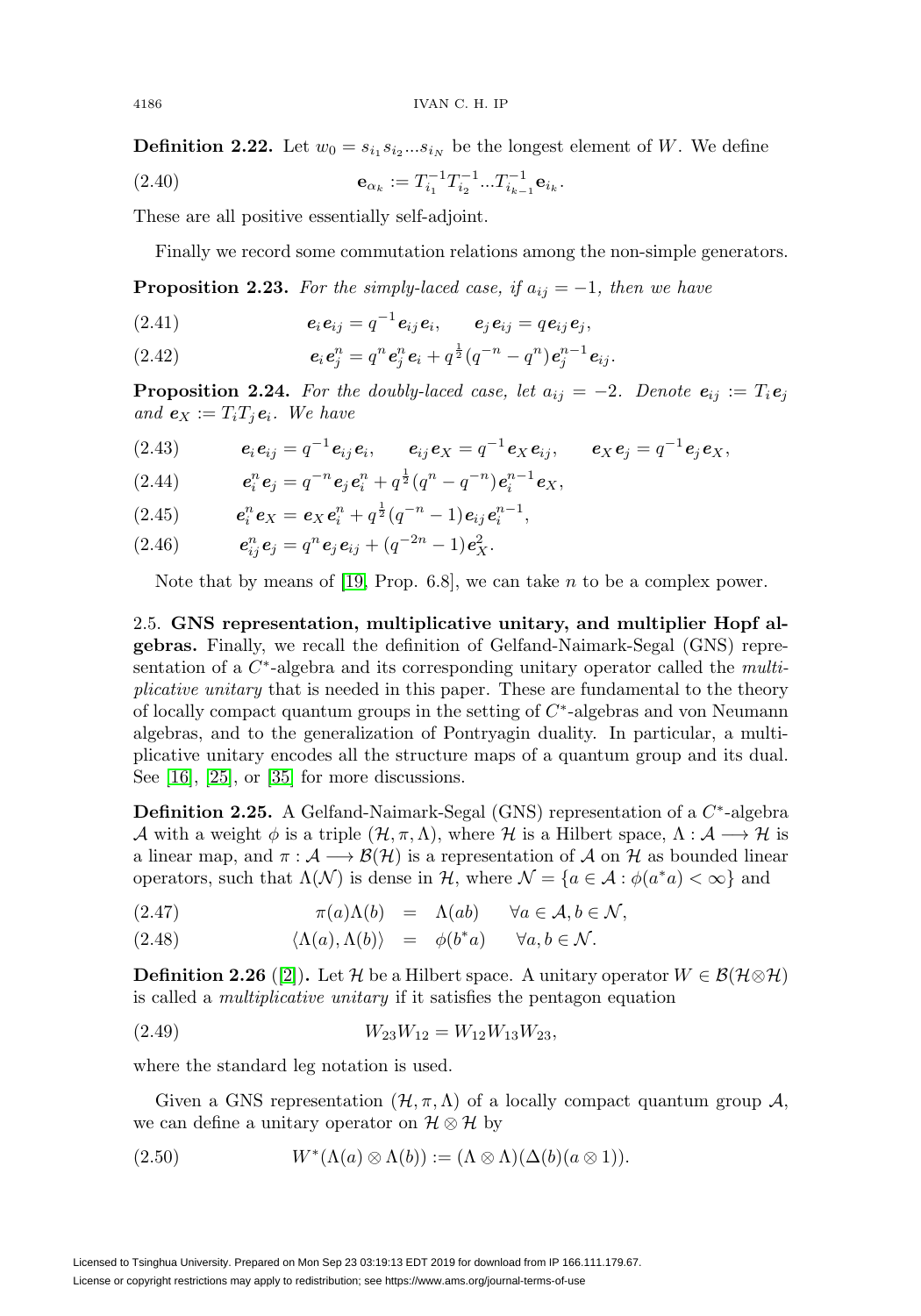It is known that  $W$  is a multiplicative unitary  $[25,$  Thms. 3.16 and 3.18], and the coproduct on  $A$  defining it can be recovered from  $W$ :

<span id="page-10-1"></span>**Proposition 2.27.** Let  $x \in A \hookrightarrow \mathcal{B}(\mathcal{H})$  be an operator. Then

$$
(2.51) \t\t W^*(1 \otimes x)W = \Delta(x)
$$

as operators on  $\mathcal{H} \otimes \mathcal{H}$ .

*Proof.* See [\[16,](#page-22-16) Prop. 2.18].  $\Box$ 

In particular, Proposition [2.27](#page-10-1) provides a unitary equivalence

$$
(2.52) \t\t W: \mathcal{H} \otimes \mathcal{H} \simeq M \otimes \mathcal{H}
$$

of the tensor product of the GNS representations, where  $M$  is the multiplicity module equipped with the trivial action. This is the key step to proving the tensor of the tensor product of the GNS representations, where M is<br>module equipped with the trivial action. This is the key step to p<br>product decomposition of the positive representations of  $\mathcal{U}_{q\tilde{q}}(\mathfrak{b}_{\mathbb{R}})$ .

Finally, we recall the definition of a multiplier Hopf algebra.

**Definition 2.28.** The multiplier algebra  $M(A)$  of a  $C^*$ -algebra  $A \subset \mathcal{B}(\mathcal{H})$  is the  $C^*$ -algebra of operators

$$
(2.53) \t M(\mathcal{A}) = \{b \in \mathcal{B}(\mathcal{H}) : b\mathcal{A} \subset \mathcal{A}, \mathcal{A}b \subset \mathcal{A}\}.
$$

In particular,  $\mathcal A$  is an ideal of  $M(\mathcal A)$ .

<span id="page-10-2"></span>**Definition 2.29.** A multiplier Hopf \*-algebra is a  $C^*$ -algebra A together with the antipode S, the counit  $\epsilon$ , and the coproduct map

$$
(2.54) \qquad \Delta: \mathcal{A} \longrightarrow M(\mathcal{A} \otimes \mathcal{A}),
$$

all of which can be extended to a map from  $M(A)$  such that the usual properties of a Hopf algebra hold on the level of  $M(A)$ .

## 3. Positive representations restricted to Borel part

<span id="page-10-0"></span>3. POSITIVE REPRESENTATIONS RESTRICTED TO BOREL PART<br>In the case of  $\mathfrak{g} = \mathfrak{sl}_2$ , the Borel subalgebra  $\mathcal{U}_{q\tilde{q}}(\mathfrak{b}_\mathbb{R})$  is generated by the operators K and **e** satisfying the quantum plane relation  $K\mathbf{e} = q^2\mathbf{e}K$ , in the sense of integrable representations [\[33\]](#page-23-16), i.e.,

(3.1) 
$$
K^{\mathbf{i}b^{-1}s} \mathbf{e}^{\mathbf{i}b^{-1}t} = e^{-2\pi i st} \mathbf{e}^{\mathbf{i}b^{-1}t} K^{\mathbf{i}b^{-1}s}, \qquad \forall s, t \in \mathbb{R},
$$

as unitary operators. Thus the positive representation  $\mathcal{P}_{\lambda} \simeq L^2(\mathbb{R})$  restricted to the Borel part is nothing but an irreducible representation of the quantum plane such that the operators are represented by positive self-adjoint operators. By Stone-von Neumann's Theorem, we know that every such representation is unitarily equivalent to the canonical representation  $\mathcal{H} \simeq L^2(\mathbb{R})$  given by

(3.2) 
$$
K = e^{-2\pi bx}
$$
,  $\mathbf{e} = e^{-2\pi bp}$ .

In particular, the representation does not depend on any parameters. In fact, from Proposition [2.8,](#page-6-2) it is easily seen that  $\Phi : \mathcal{P}_{\lambda} \longrightarrow \mathcal{H}$  given by multiplication by

(3.3) 
$$
\Phi = e^{-\frac{\pi i (x-\lambda)^2}{2}} g_b(e^{-2\pi b (x-\lambda)})
$$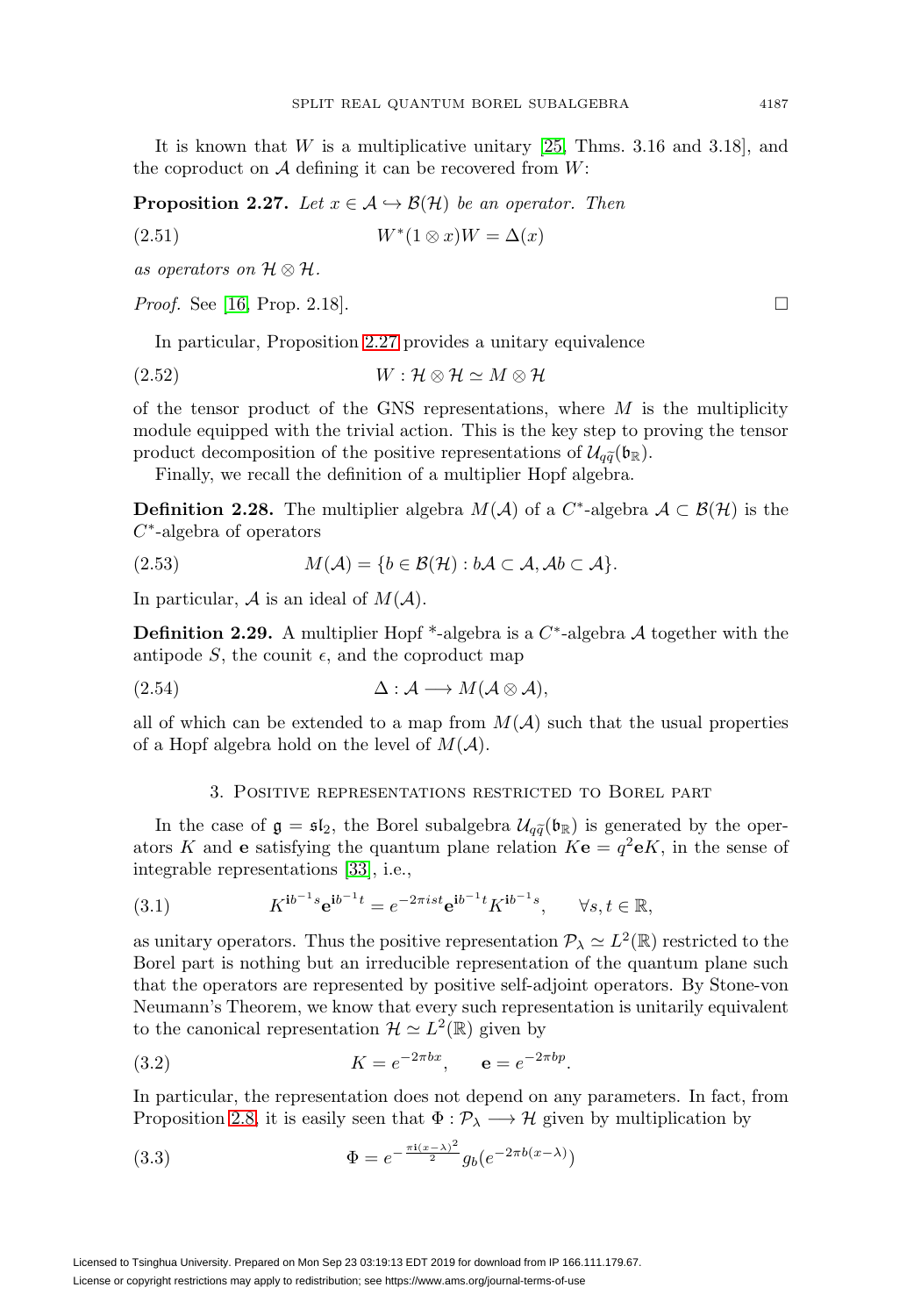is the required unitary equivalence. This result also holds in the higher rank case:

<span id="page-11-0"></span>**Theorem 3.1.** In the higher rank case, we have

$$
(3.4) \t\t\t \mathcal{P}_{\lambda} \simeq \mathcal{P}_{\lambda'}
$$

**Theorem 3.1.** In the higher rank case, we have<br>
(3.4)  $\mathcal{P}_{\lambda} \simeq \mathcal{P}_{\lambda'}$ <br>
as representations of  $\mathcal{U}_{q\tilde{q}}(\mathfrak{b}_{\mathbb{R}})$  for any  $\lambda, \lambda' \in \mathbb{R}^{rank(\mathfrak{g})}$ .

Proof. From [\[17,](#page-22-6) Section 11] for the simply-laced case or [\[18,](#page-22-7) Section 9] for the non-simply-laced case, we know that  $\mathcal{P}_{\lambda} \simeq \mathcal{P}_{w(\lambda)}$ , where  $w \in W$  is any Weyl group element acting on  $\lambda$ , namely, for simple reflections,

$$
(3.5) \t\t s_i(\lambda_j) := \lambda_j - a_{ij}\lambda_i,
$$

where  $a_{ij}$  is the Cartan matrix. In particular, this means that for each root  $i \in I$ , there exists a unitary transformation  $B_i$  such that it fixes the action of  $e_i$  but modifies the action of  $K_j$  by

$$
K_j \mapsto K_j e^{a_{ij}\pi b \lambda_i}.
$$

However, when we restrict to the Borel subalgebra, we are released from the restriction of the action of the lower Borel generated by  $f_i$ , in which the proof above allows us to define the unitary transformation  $B_i$  such that it fixes the action of  $\mathbf{e}_i$ but modifies the action of  $K_i$  by an arbitrary constant  $c_i$ :

$$
K_j \mapsto K_j e^{a_{ij}\pi bc_i}.
$$

Therefore, it suffices to solve the equation  $\sum a_{ij} c_i = \lambda_i$  in order for all  $\lambda_i$  in the representation to cancel. This clearly can be done because the Cartan matrix is invertible. In particular, all representations  $\mathcal{P}_{\lambda}$  are unitarily equivalent to  $\mathcal{P}_{\overrightarrow{0}}$ .  $\Box$ 

However, we observe that  $\mathcal{P}_{\vec{n}}$  is not irreducible in general. For example, in the case of type  $A_2$ , the positive operator  $K_1^{\frac{2}{3}} K_2^{-\frac{2}{3}} \mathbf{e}_{12}^{-1} \mathbf{e}_{21}$  commutes with all the generators. Hence  $\mathcal{P}_{\overrightarrow{0}}$  decomposes as a direct integral  $\int_{\mathbb{R}_{>0}}^{\oplus} P_s ds$  with respect to the spectrum  $s \in \mathbb{R}_{>0}$  of this central operator, where each  $P_s \simeq L^2(\mathbb{R}^2)$  is irreducible. generators. Hence  $\mathcal{P}_{\vec{0}}$  decomposes as a direct integral  $\int_{\mathbb{R}_{>0}}^{\oplus} P_s ds$  with respect to the spectrum  $s \in \mathbb{R}_{>0}$  of this central operator, where each  $P_s \simeq L^2(\mathbb{R}^2)$  is irreducible.<br>**Conjecture 3.2.** 

<span id="page-11-1"></span>tions of a positive representation act on  $P \simeq L^2(\mathbb{R}^{rank(\mathfrak{g})})$  and are unitarily equivalent to a direct integral summand of  $\mathcal{P}_{\vec{\sigma}}$ . More specifically, using the notion of "integrable representation" of quantum plane [\[33\]](#page-23-16), we require as unitary operators

$$
K_i^{\text{ib}^{-1}s}\mathbf{e}_j^{\text{ib}^{-1}t}=e^{-\pi a_{ij}st}\mathbf{e}_j^{\text{ib}^{-1}t}K_i^{\text{ib}^{-1}s}\qquad \forall s,t\in \mathbb{R},
$$

and in the simply-laced case,

$$
\begin{aligned} e_i^{i b^{-1} s} e_{ij}^{i b^{-1} t} &= e^{\pi s t} e_{ij}^{i b^{-1} t} e_i^{i b^{-1} s} \qquad \forall s, t \in \mathbb{R}, \\ e_j^{i b^{-1} s} e_{ij}^{i b^{-1} t} &= e^{-\pi s t} e_{ij}^{i b^{-1} t} e_j^{i b^{-1} s} \qquad \forall s, t \in \mathbb{R}, \end{aligned}
$$

which corresponds to the Serre relations. We have similar equations for the nonsimply-laced case (cf. Proposition [2.24\)](#page-9-0). This generalizes the Stone von-Neumann Theorem to the case of the Borel subalgebra of a split real quantum group. Proposition 2.24). This generalizes the<br>of the Borel subalgebra of a split real qu<br>4. GNS REPRESENTATION OF  $\mathcal{U}_{q\bar{q}}^{C^*}(\mathfrak{b}_\mathbb{R})$ 

<span id="page-11-2"></span>4. GNS REPRESENTATION OF  $U_{q\tilde{q}}^{C^*}(\mathfrak{b}_\mathbb{R})$ <br>In this section, we recall the definition of  $U_{q\tilde{q}}^{C^*}(\mathfrak{b}_\mathbb{R})$  and construct the GNSrepresentation by left multiplication. We show that it is equivalent to a positive representation.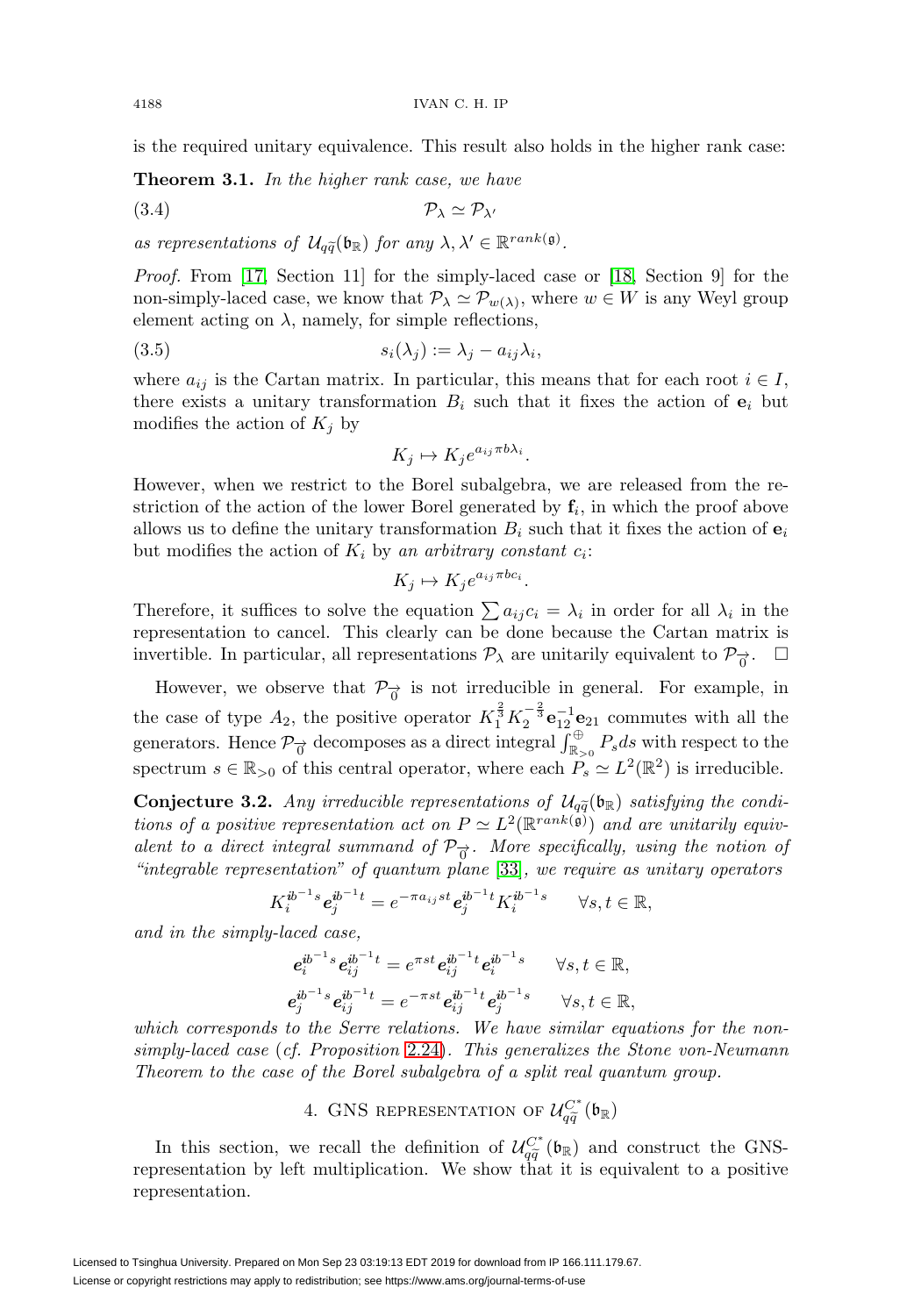SPLIT REAL QUANTUM BOREL SUBALGEBRA 4189<br>4.1. **Definition of**  $\mathcal{U}_{q\tilde{q}}^{C^*}(\mathfrak{b}_{\mathbb{R}})$ . Let us denote  $\mathcal{P} := \mathcal{P}_{\overrightarrow{0}}$ . In [\[19\]](#page-22-8), we used the language of multiplier Hopf algebras and defined a  $C^*$ -algebraic version of the Borel 4.1. **Definition of**  $\mathcal{U}_{q\tilde{q}}^{C^*}(\mathfrak{b}_{\mathbb{R}})$ . Let us denote  $\mathcal{P} := \mathcal{P}_{\overrightarrow{0}}$ . In [19], we used t guage of multiplier Hopf algebras and defined a  $C^*$ -algebraic version of the subalgebra using a continuous subalgebra using a continuous basis. Explicitly, consider the action of  $\mathcal{U}_{\alpha\tilde{\alpha}}(\mathfrak{b}_{\mathbb{R}})$  on  $\mathcal{P}_{\lambda} \simeq \mathcal{P} \simeq L^2(\mathbb{R}^N)$ , where  $N = l(w_0)$ .

<span id="page-12-1"></span>**Definition 4.1.** Let  $n = rank(g)$ . We define the C<sup>\*</sup>-algebraic version of the Borel  $\mathcal{P}_{\lambda} \simeq \mathcal{P} \simeq L^2(\mathbb{R}^N)$ , where  $N = l(w_0)$ .<br> **Definition 4.1.** Let  $n = rank(\mathfrak{g})$ . We define the  $C^*$ -algebraic version of the Borel<br>
subalgebra  $\mathbf{Ub} := \mathcal{U}_{q\tilde{q}}^{C^*}(\mathfrak{b}_{\mathbb{R}})$  as the operator norm cl bounded operators on  $L^2(\mathbb{R}^N)$  of the form

$$
(4.1) \qquad \overrightarrow{F} := \left(\prod_{k=1}^N \int_C \frac{F_k(t_k)}{G_{b_{i_k}}(Q_{i_k} + it_k)} \mathbf{e}_{\alpha_k}^{\mathbf{i}b_{i_k}^{-1}t_k} dt_k\right) \left(\prod_{i=1}^n \int_{\mathbb{R}} \widehat{F}_i(s_i) K_i^{\mathbf{i}b^{-1}s_i} ds_i\right),
$$

where  $\mathbf{e}_{\alpha_k}$  is given by [\(2.40\)](#page-9-1) with the order of multiplication as  $\mathbf{e}_{\alpha_1}...\mathbf{e}_{\alpha_N}$  and  $F_k(t_k)$  and  $\hat{F}_i(s_i)$  are both entire analytic functions that rapidly decay along the real direction; i.e., for fixed  $y_0$ ,  $F_k(x + iy_0)$  decays faster than any exponential function in  $x$ . Finally the contour  $C$  goes along the real axis and above the pole of  $G_b$  at  $t_k = 0$ .

It was shown in [\[19\]](#page-22-8) that **Ub** is a multiplier Hopf algebra (cf. Definition [2.29\)](#page-10-2).

Remark 4.2. We modified the definition slightly from [\[19\]](#page-22-8). We have used the opposite multiplication order to be consistent with the definition of  $\mathbf{e}_{\alpha_k}$  using  $T_{i_k}^{-1}$ (cf.  $(2.40)$ ) instead of  $T_{i_k}$ . The two definitions are identical. Moreover, to simplify calculations, we have used the functions  $\widehat{F}_i(s_i)$  parametrized by the powers of  $K_i$ instead of a general compact function  $F_0(\mathbf{H})$  considered in [\[19\]](#page-22-8), where  $K_i = q_i^{H_i}$ . These are simply related by Fourier transform  $\mathcal{F}$ :

$$
\int (\mathcal{F}\widehat{F})(s)K^{\mathbf{i}b^{-1}s}ds = \iint e^{-2\pi\mathbf{i}s t}\widehat{F}(t)K^{\mathbf{i}b^{-1}s}dtds = \widehat{F}(\frac{1}{2}\mathbf{i}bH).
$$

4.2. **GNS-representation.** It turns out the definition above does not necessarily  $\int (FF)(s)K^{i\sigma} ds = \iint e^{-2\pi i s s} F(t)K^{i\sigma} s^d dt ds = F(\frac{1}{2} i\sigma H).$ <br>4.2. **GNS-representation.** It turns out the definition above does not necessarily define a positive action. In order to obtain an action of  $\mathcal{U}_{q\tilde{q}}(\mathfrak{b}_{\$ modify  $\overrightarrow{F}\in\mathcal{A}$  as follows. define a positive action. In order to obtain an action of  $\mathcal{U}_{q\tilde{q}}(\mathfrak{b}_{\mathbb{R}})$  that is positive, we<br>modify  $\overrightarrow{F} \in \mathcal{A}$  as follows.<br>**Definition 4.3.** We define the GNS representation  $(\mathcal{H}, \pi, \Lambda)$  of  $\mathcal{A}$ 

<span id="page-12-2"></span> $\mathcal{H} \simeq L^2(\mathbb{R}^{N+n})$  as follows. We let

$$
(4.2)
$$

$$
\overrightarrow{F} := \prod_{k=1}^N \left( \int_C \frac{F_k(t_k)}{S_{b_{i_k}}(Q_{i_k} + it_k)} \mathbf{e}_{\alpha_k}^{\mathbf{i} b_{i_k}^{-1} t_k} dt_k K_{\alpha_k}^{\frac{Q}{2b}} \right) \left( \prod_{i=1}^n \int_{\mathbb{R}} \widehat{F}_i(s_i) K_i^{\mathbf{i} b^{-1} s_i} e^{\pi Q s_i} ds_i \right)
$$

and define the representation  $\Lambda : \mathcal{A} \longrightarrow \mathcal{H}$  by

(4.3) 
$$
\overrightarrow{F} \mapsto \prod_{k=1}^{N} F_k(t_k) \prod_{i=1}^{n} \widehat{F}_i(s_i)
$$

and extend by linearity. Finally, the  $L^2$ -norm of  $H$  (cf. [\[16,](#page-22-16) Thm. 4.9]) will be defined for each variable as

<span id="page-12-0"></span>(4.4) 
$$
||F(...,t_k,...)||^2 := \int_{\mathbb{R}^N} \left| F\left(...,t_k+\frac{\mathbf{i}Q_{i_k}}{2},...\right) \right|^2 dt_1...dt_N,
$$

(4.5) 
$$
\|\widehat{F}(...,s_i,...)\|^2 := \int_{\mathbb{R}^n} |\widehat{F}(...,s_i,...)|^2 ds_1...ds_n.
$$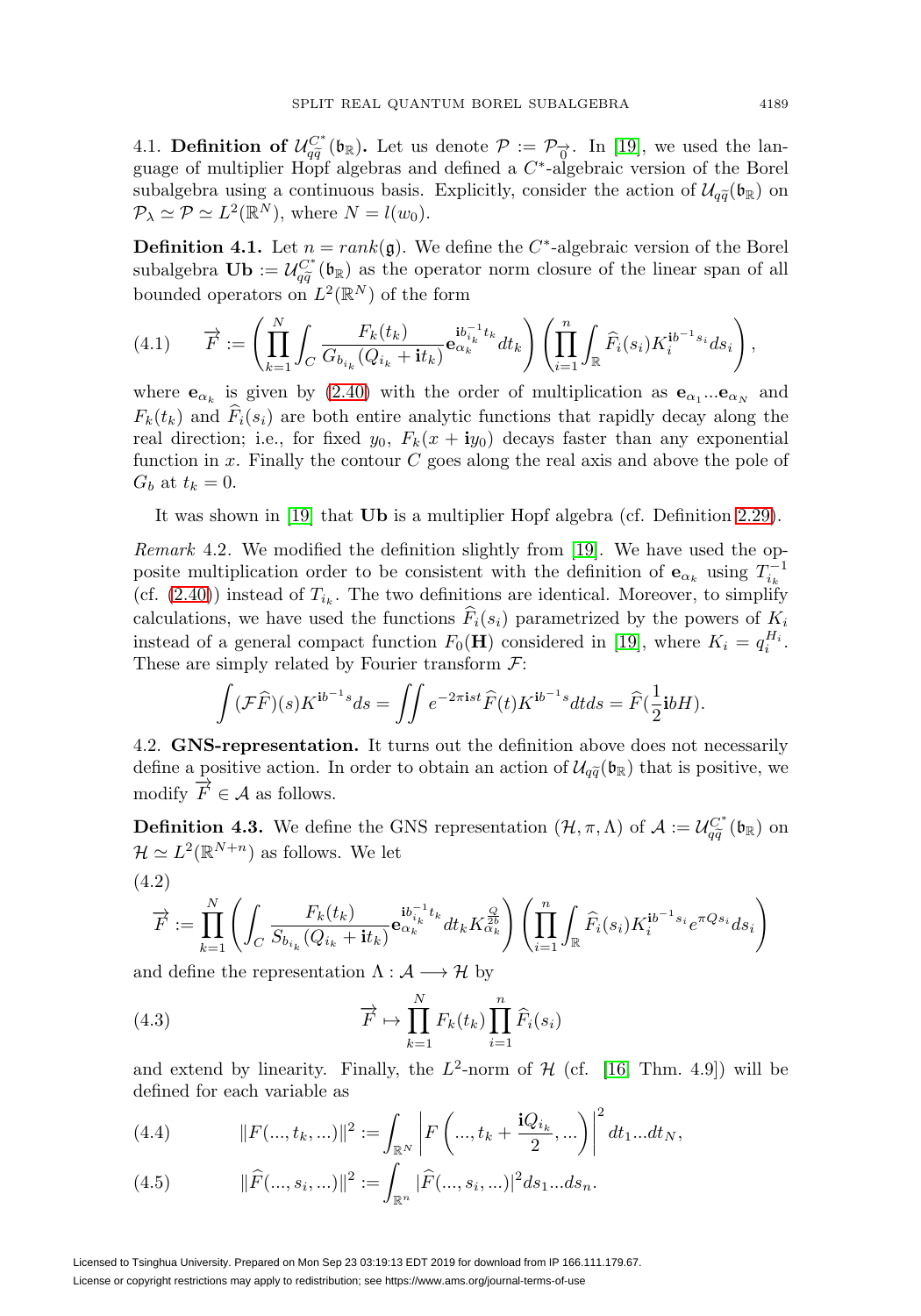Note that we have used  $S_b(x)$  (cf. Definition [2.12\)](#page-7-0) instead in the denominator. Moreover we slipped  $K_{\alpha_k}$  in between the products of  $\mathbf{e}_{\alpha_k}$ ; this is well-defined since  $K_i^{\frac{Q}{2b}}$  is in the multiplier  $M(A)$  of A. Finally the  $L^2$ -norm [\(4.4\)](#page-12-0) can be thought of as shifting the arguments by  $\frac{iQ}{2}$  and using the usual  $L^2$ -norm. More precisely,

(4.6) 
$$
\mathcal{H} \longrightarrow L^{2}(\mathbb{R}^{N+n}, dt_{1}...dt_{N}ds_{1}...ds_{n})
$$

$$
F(...,t_{k},...) \mapsto F'(...,t_{k},...) := F\left(...,t_{k} + \frac{\mathbf{i}Q_{i_{k}}}{2},...\right)
$$

is an isomorphism of Hilbert space. Therefore, to obtain a representation on the usual  $L^2$ -norm, we work on F and at the end shift all the variables  $t_k$  by this map.

<span id="page-13-0"></span>**Proposition 4.4.** The GNS representation is unitarily equivalent to a representation that is independent on the  $s_i$  variables.

*Proof.* The action of multiplication by  $e_i$  from the left will not depend on  $s_i$ . Moreover, multiplication of  $K_i$  from the left, after commuting with all the  $\mathbf{e}_{\alpha_k}$ , gives us an extra factor  $e^{-2\pi b p_{s_i}}$ , which is independent from the  $t_i$  variables. Therefore these  $p_{s_i}$  can be treated as constants  $\lambda_i$ . Once we have shown that the  $t_k$  part is unitarily equivalent to the representation  $P$  in Section [5,](#page-17-0) by Theorem [3.1](#page-11-0) there exists a unitary transformation that can remove the dependence on  $s_i$  completely.  $\Box$ 

In particular the GNS representation is unitarily equivalent to

<span id="page-13-1"></span>(4.7) 
$$
\mathcal{H} = L^2(\mathbb{R}^{N+n}) \simeq \mathcal{P} \otimes M_K
$$

for a trivial multiplicity module  $M_K \simeq L^2(\mathbb{R}^n)$ . Therefore, without loss of generality, we will ignore the  $K_i^{\mathbf{i}b^{-1}s_i}$  from now on, and the GNS representation calculated below will be assumed to act trivially on the  $s_i$  variables. Note that the  $e_{\alpha_k}$  part already gives the correct functional dimension.

4.3. **Rank 2 case.** We illustrate the representation in the rank 2 case, which is essential to generalize to the higher rank. Let us first consider the simply-laced case and fix the longest element to be  $w_0 = s_2s_1s_2$ . Also using Definitions [2.3](#page-5-2) and [4.1,](#page-12-1) we name the variables

$$
(u, v, w) := (v_1, v_2, v_3) = (t_3, t_2, t_1) = (u_2^2, u_1^1, u_2^1).
$$

Then a typical element of  $\overrightarrow{F} \in \mathcal{A}$  (ignoring the ending  $K_i$  terms) is given by

$$
\overrightarrow{F} = \int_C F(u, v, w) \frac{\mathbf{e}_2^{ib^{-1}w} K_2^{\frac{Q}{2b}}}{S_b(Q + iw)} \frac{\mathbf{e}_{12}^{ib^{-1}v} (K_1 K_2)^{\frac{Q}{2b}}}{S_b(Q + iw)} \frac{\mathbf{e}_1^{ib^{-1}u} K_1^{\frac{Q}{2b}}}{S_b(Q + iw)} du dv dw
$$
\n
$$
(4.8) \qquad = \int_C F(u, v, w) e^{-\frac{\pi Qv}{2}} \frac{\mathbf{e}_2^{ib^{-1}w}}{S_b(Q + iw)} \frac{\mathbf{e}_1^{ib^{-1}v}}{S_b(Q + iw)} \frac{\mathbf{e}_1^{ib^{-1}u}}{S_b(Q + iw)} \frac{\mathbf{e}_1^{ib^{-1}u}}{S_b(Q + iw)} du dv dw,
$$

where in the last line we moved the  $K_i$  to the right and absorbed into the (ignored) K terms. Note that we have reversed the order of the variables since we used the opposite multiplication order (reading from left to right).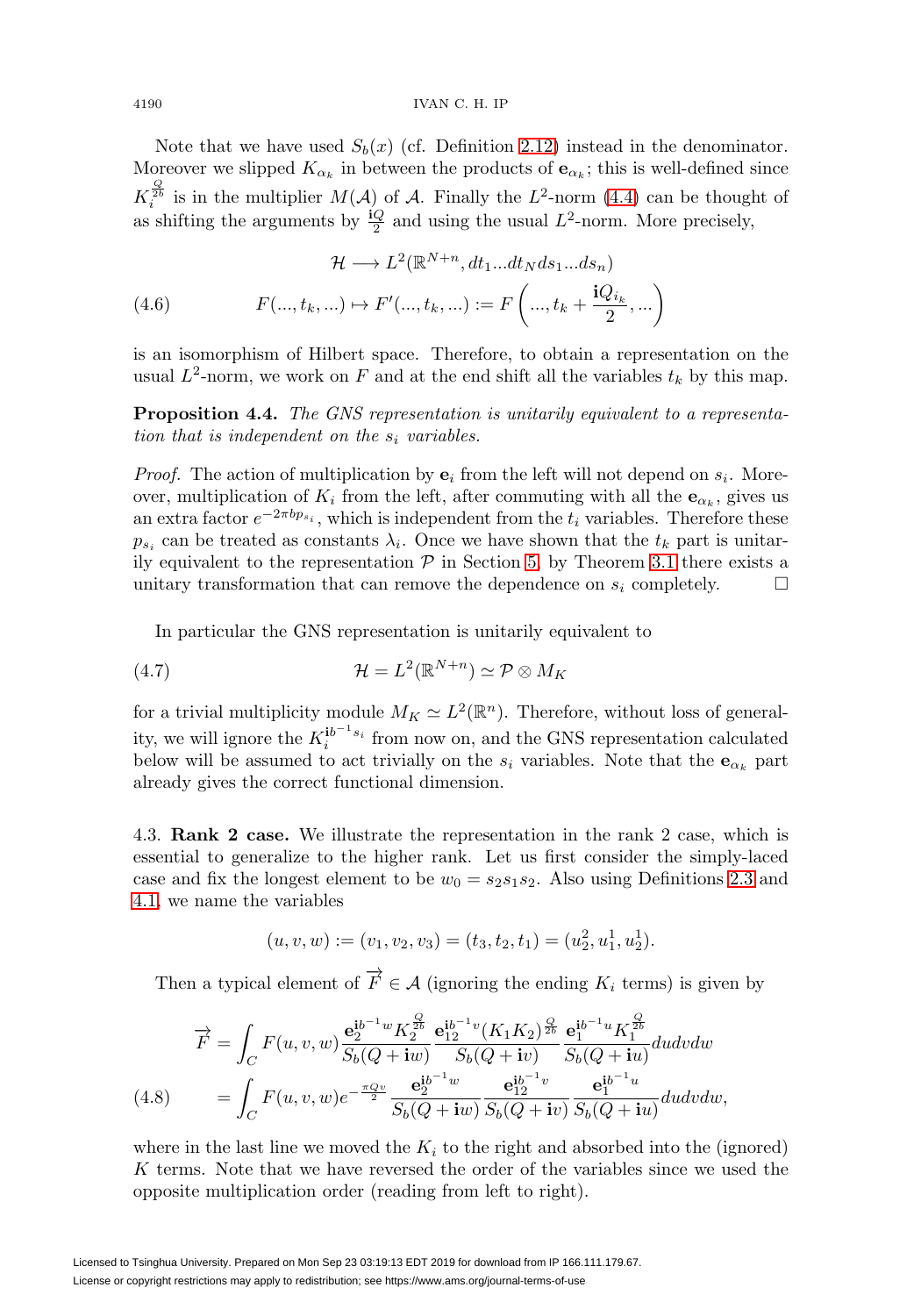Let us illustrate how to find the actions of the generators  $\mathbf{e}_i$  in general. The action of  $e_2$  is easy. It only shifts the variables w. We have (ignoring other variables)

$$
\begin{split} \mathbf{e}_{2} \cdot \overrightarrow{F} &= \int F(u, v, w) \dots \frac{\mathbf{e}_{2}^{i b^{-1} w + 1}}{S_{b}(Q + \mathbf{i}w)} \dots dw \\ &= \int F(u, v, w + \mathbf{i}b) \dots \frac{\mathbf{e}_{2}^{i b^{-1} w}}{S_{b}(Q + \mathbf{i}w - b)} \dots dw \\ &= -i \int (e^{\pi bw} - e^{-\pi bw}) F(u, v, w + \mathbf{i}b) \dots \frac{\mathbf{e}_{2}^{i b^{-1} w}}{S_{b}(Q + \mathbf{i}w)} \dots dw, \end{split}
$$

where we have used property  $(2.21)$  of  $S_b$ . Hence the action of **e**<sub>2</sub> on H (i.e., on the coefficient function) is given by

(4.9) 
$$
\mathbf{e}_2 = -\mathbf{i}(e^{\pi bw} - e^{-\pi bw})e^{-2\pi bp_w}.
$$

Finally, the shift  $w \mapsto \frac{\mathrm{i}Q}{2}$  gives us the positive expression on  $L^2(\mathbb{R}^3)$ :

$$
\begin{aligned} \mathbf{e}_2 &= -\mathbf{i} (e^{\pi b(w + \frac{\mathbf{i}Q}{2})} - e^{-\pi b(w + \frac{\mathbf{i}Q}{2})}) e^{-2\pi b p_w} \\ &= -\mathbf{i} (i q^{\frac{1}{2}} e^{\pi b w} + i q^{-\frac{1}{2}} e^{-\pi b w}) e^{-2\pi b p_w} \\ &= e(w - 2p_w) + e(-w - 2p_w). \end{aligned} \tag{4.10}
$$

For the action of  $e_1$ , we use Proposition [2.23](#page-9-2) and proceed as above:

<span id="page-14-0"></span>(4.11) 
$$
\mathbf{e}_1 \mathbf{e}_2^{\mathbf{i}b^{-1}w} = q^{\mathbf{i}b^{-1}w} \mathbf{e}_2^{\mathbf{i}b^{-1}w} \mathbf{e}_1 + q^{\frac{1}{2}} (q^{-\mathbf{i}b^{-1}w} - q^{\mathbf{i}b^{-1}w}) \mathbf{e}_2^{\mathbf{i}b^{-1}w-1} \mathbf{e}_{12}
$$

$$
= e^{-\pi bw} \mathbf{e}_2^{\mathbf{i}b^{-1}w} \mathbf{e}_1 + q^{\frac{1}{2}} (e^{\pi bw} - e^{-\pi bw}) \mathbf{e}_2^{\mathbf{i}b^{-1}w-1} \mathbf{e}_{12}.
$$

In the first term of [\(4.11\)](#page-14-0) **e**<sub>1</sub> commutes again with  $\mathbf{e}_{12}^{i b^{-1} v}$  and picks up the factor  $q^{-ib^{-1}v} = e^{\pi bv}$  before being absorbed into  $e_1^{ib^{-1}u}$ , producing the same  $S_b$  factor as above. Hence after shifting by  $\frac{Q}{2}$  we get overall

$$
e(-w+v)(e(u-2p_u)+e(-u-2p_u)).
$$

The second term of [\(4.11\)](#page-14-0) gives an opposite shifting  $e(2p_w)$  in the variable w, which cancels the factor in front:

$$
q^{\frac{1}{2}}(e^{\pi b(w - ib)} - e^{-\pi b(w - ib)}) \frac{S_b(Q + iw)}{S_b(Q + iw + b)} = iq^{\frac{1}{2}}.
$$

The shifting  $e(-2p_v)$  in v by  $e_{12}$  then provides the same factor as before, as well as the extra number  $e^{-\frac{\pi Q(\mathbf{i}b)}{2}} = (\mathbf{i}q^{\frac{1}{2}})^{-1}$  from the auxiliary term  $e^{-\frac{\pi Qv}{2}}$  which cancels the above number. After shifting by  $\frac{iQ}{2}$  we then obtain

$$
e(v - 2p_v + 2p_w) + e(-v - 2p_v + 2p_w).
$$

Overall, the action of  $e_1$  is then given by

<span id="page-14-1"></span>(4.12) 
$$
\mathbf{e}_1 = e(-w + v + u - 2p_u) + e(-w + v - u - 2p_u) + e(v - 2p_v + 2p_w) + e(-v - 2p_v + 2p_w).
$$

Finally, the action of  $K_i$  is easy to read out. Multiplying from the left, each  $K_i$ commutes with the root vectors **e**<sub>j</sub> and picks up a factor of the form  $(q^k)^{ib^{-1}u}$  $e(-ku)$ , before being absorbed into the K terms. We find that the action is given by

$$
K_1 = e(-2u - v + w - 2p_{s_1} + iQ),
$$
  $K_2 = e(u - v - 2w - 2p_{s_2} + iQ).$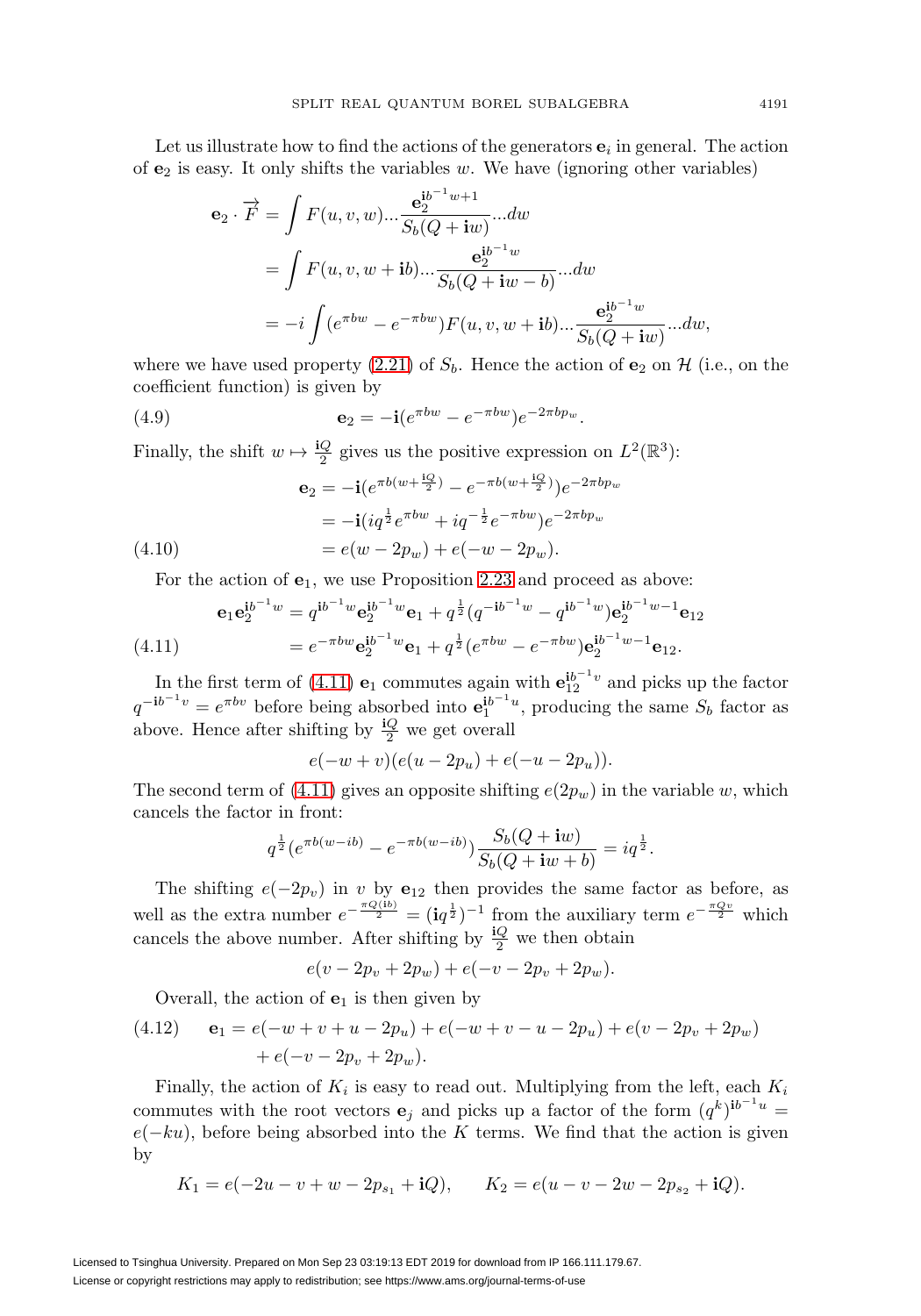After shifting  $(u, v, w)$  by  $\frac{\mathrm{i}Q}{2}$ , we have a positive action of  $K_i$ . Then by Propo-sition [4.4,](#page-13-0) we can ignore the  $p_{s_i}$  factors.

In summary, we obtained

$$
e_1 = e(-w + v + u - 2p_u) + e(-w + v - u - 2p_u) + e(v - 2p_v + 2p_w)
$$
  
+  $e(-v - 2p_v + 2p_w)$ ,  

$$
e_2 = e(w - 2p_w) + e(-w - 2p_w),
$$
  

$$
K_1 = e(-2u - v + w),
$$
  

$$
K_2 = e(u - v - 2w),
$$

and we will show that this is unitarily equivalent to the positive representation  $\mathcal{P}$ .

We can do the same procedure similarly for the non-simply-laced case. For Type  $B_2$ , using  $w_0 = s_1 s_2 s_1 s_2$ , we define

$$
\overrightarrow{F} = \int_C F(u,v,w)e^{-\pi Q_s v - \frac{\pi Q_u}{2}} \frac{\mathbf{e}_2^{\mathbf{i}b^{-1}w}}{S_b(Q+\mathbf{i}w)} \frac{\mathbf{e}_{12}^{\mathbf{i}b^{-1}v}}{S_{b_s}(Q_s+\mathbf{i}v)} \frac{\mathbf{e}_X^{\mathbf{i}b^{-1}u}}{S_b(Q+\mathbf{i}u)}
$$

$$
\times \frac{\mathbf{e}_1^{\mathbf{i}b^{-1}t}}{S_{b_s}(Q_s+\mathbf{i}t)} dt du dv dw,
$$

where  $\mathbf{e}_X := T_1 T_2(\mathbf{e}_1)$ . Then using successively Proposition [2.24,](#page-9-0) we arrive at

$$
e_1 = e(-w + u + t - 2p_t) + e(-w + u - t - 2p_t)
$$
  
+  $e(-w + v + u - 2p_u + 2p_v) + e(-w + v - u - 2p_u + 2p_v)$   
+  $e(v - 2p_v + 2p_w) + e(-v - 2p_v + 2p_w),$   
 $e_2 = e(w - 2p_w) + e(-w - 2p_w),$   
 $K_1 = e(-2t - u + w),$   
 $K_2 = e(2t - 2v - 2w).$ 

From now on we will ignore  $M_K$  (cf. [\(4.7\)](#page-13-1)) and only work on the  $L^2(\mathbb{R}^N)$  part.

4.4. **Twisting.** We have seen from the last section that the action is positive selfadjoint and each term is very closely related to the standard form  $[u]e(-2p_u)$  except for a small twist (cf. first and second term of [\(4.12\)](#page-14-1)). In the simply-laced case this comes from the commutation relation arising from any relations that are equivalent (i.e., Lusztig transformed) to  $\mathbf{e}_i \cdot \mathbf{e}_j^{ib^{-1}w}$ , and locally the action looks exactly like [\(4.12\)](#page-14-1). Now using Lemma [2.17](#page-8-3) successively, we transform the action by  $e_i \mapsto$  $\Phi_1$ **e**<sub>i</sub> $\Phi_1^*$ :

$$
\Phi_1 = g_b(e(w - u - 2p_u + 2p_v - 2p_w))g_b^*(e(-w - u - 2p_u + 2p_v - 2p_w)).
$$

This absorbs the second term of **e**<sup>1</sup> into the third term and spits out the symmetric term from the fourth term, giving

<span id="page-15-0"></span>(4.13) 
$$
\mathbf{e}_1 = [-w + v + u]e(-2p_u) + [v]e(-2p_v + 2p_w),
$$

$$
(4.14) \qquad \qquad \mathbf{e}_2 = [w]e(-2p_w),
$$

- (4.15)  $K_1 = e(-2u v + w),$
- (4.16)  $K_2 = e(u v 2w),$

which is now symmetric in the quantum variables. On the other hand, one checks that this action preserves the action of **e**2: it spits out an auxiliary term from the first term and then reabsorbs it back into the second term.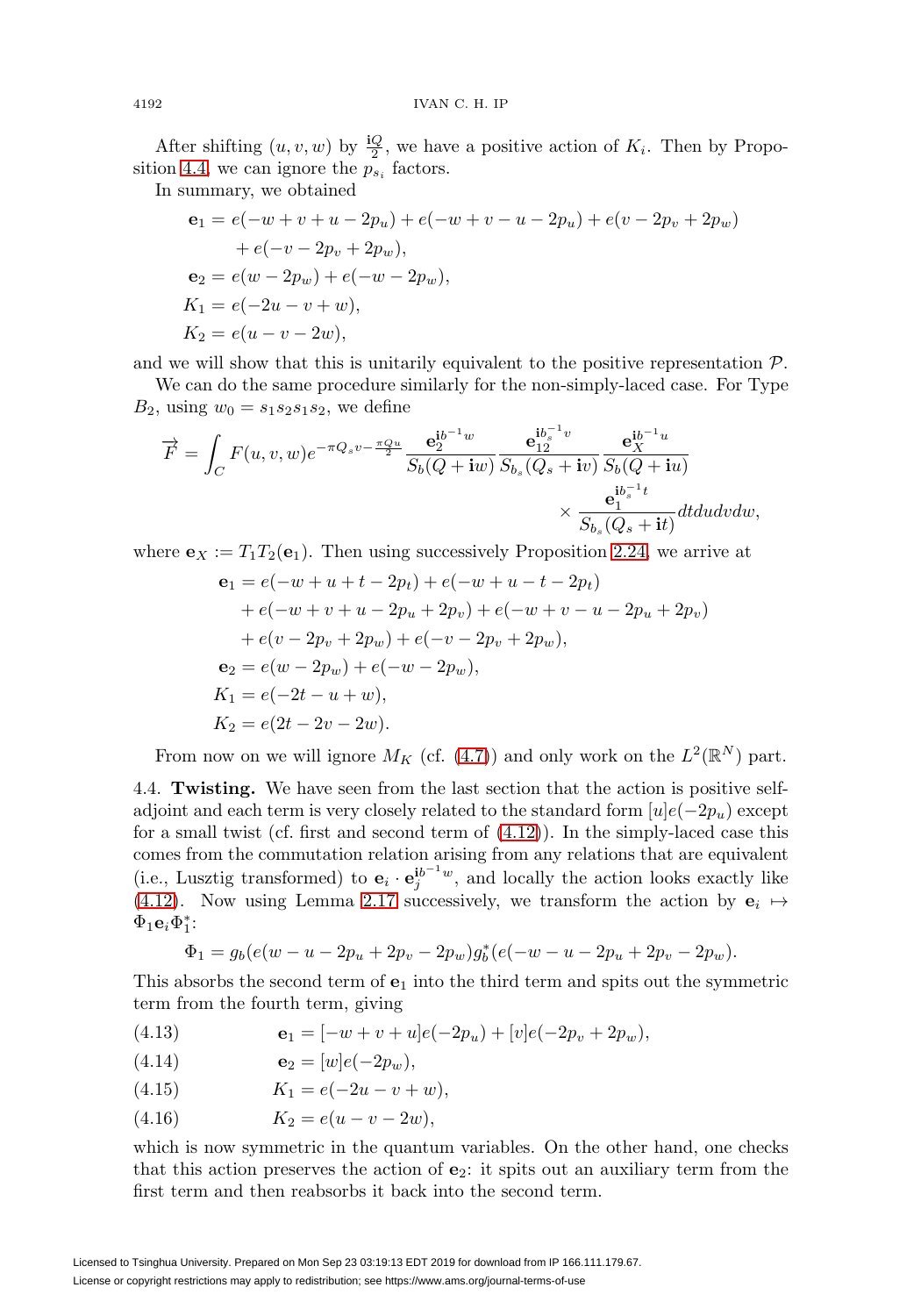For the doubly-laced case, this transformation is given by

$$
\Phi_2 = g_{b_s}(e(-t + v - 2p_t + 2p_u - 2p_v)g_{b_s}^*(e(-t - v - 2p_t + 2p_u - 2p_v))
$$
  
 
$$
\circ g_b(e(w - u - 2p_u + 4p_v - 2p_w))g_b^*(e(-w - u - 2p_u + 4p_v - 2p_w)),
$$

which gives us

(4.17) 
$$
\mathbf{e}_1 = [t + u - w]e(-2p_t) + [u + v - w]e(-2p_u + 2p_v) + [v]e(-2p_v + 2p_w),
$$
  
\n(4.18)  $\mathbf{e}_2 = [w]e(-2p_w),$   
\n(4.19)  $K_1 = e(-2t - u + w),$   
\n(4.20)  $K_2 = e(2t - 2v - 2w).$ 

<span id="page-16-0"></span>In general, we can define transformations  $\Phi_k$  which preserve the action of all  $\mathbf{e}_i, i \neq k$ , and bring the action of  $\mathbf{e}_k$  to the standard form [\(2.13\)](#page-5-3). This transformation depends on the fact that there is a variable  $v_i$  of minimal index, corresponding to  $e_{ij}$  in [\(2.42\)](#page-9-3), which does not pick up any  $e^{\pi bx}$  factor, hence in the standard form [\(2.13\)](#page-5-3). Then one successively applies the above transformation to remove the twisting within  $\mathbf{e}_k$  in the order where the commutation relation takes place between adjacent pairs of root vectors (or their Lusztig transforms).

Finally, we note that under the following change of variables  $T$ , with the corresponding action on  $p$  given by the transpose inverse:

$$
\left(\begin{array}{c} u \\ v \\ w \end{array}\right) \mapsto \left(\begin{array}{c} v-u \\ u \\ w \end{array}\right), \qquad \left(\begin{array}{c} p_u \\ p_v \\ p_w \end{array}\right) \mapsto \left(\begin{array}{c} p_u + p_v \\ p_u \\ p_w \end{array}\right)
$$

the representation is exactly the same as that from Proposition [2.9.](#page-6-3) In particular

**Proposition 4.5.** The GNS representation is independent of the choice of the reduced expression of the longest element  $w_0 \in W$ .

*Proof.* For a change of reduced expression of  $w_0$ , it means the change in Lusztig's transformation  $...T_iT_jT_i... \longrightarrow ...T_jT_iT_j...$  which locally is equivalent to the transformation given by the case of type  $A_2$ . Hence any such transformation is given by the unitary equivalence  $T^* \circ \Phi \circ T$ , where  $\Phi$  is the unitary equivalence from the positive representation  $[17]$ , while T is the transformation matrix above. One can then calculate explicitly the map as

$$
(4.21) \quad \Psi = T' \circ g_b(e(w - u + 2p_u - 2p_v + 2p_w))g_b^*(e(-w + u + 2p_u - 2p_v + 2p_w)),
$$

where

$$
T':\left(\begin{array}{c}u\\v\\w\end{array}\right)\mapsto \left(\begin{array}{c}-u+v+w\\u\\v\end{array}\right)
$$

is a unitary transformation. Finally note that the transformation  $\Psi$  is essentially the inverse transpose of  $\Phi$  (interchanging the role of  $p_i$ 's and  $v_i$ 's); hence it is consistent with the choice of paths as established in [\[17\]](#page-22-6). Similarly we have a generalized transformation for the doubly-laced case given by ratios of 6 quantum dilogarithms followed by a linear transformation, which is again the inverse transpose of the transformation found in [\[18\]](#page-22-7).  $\Box$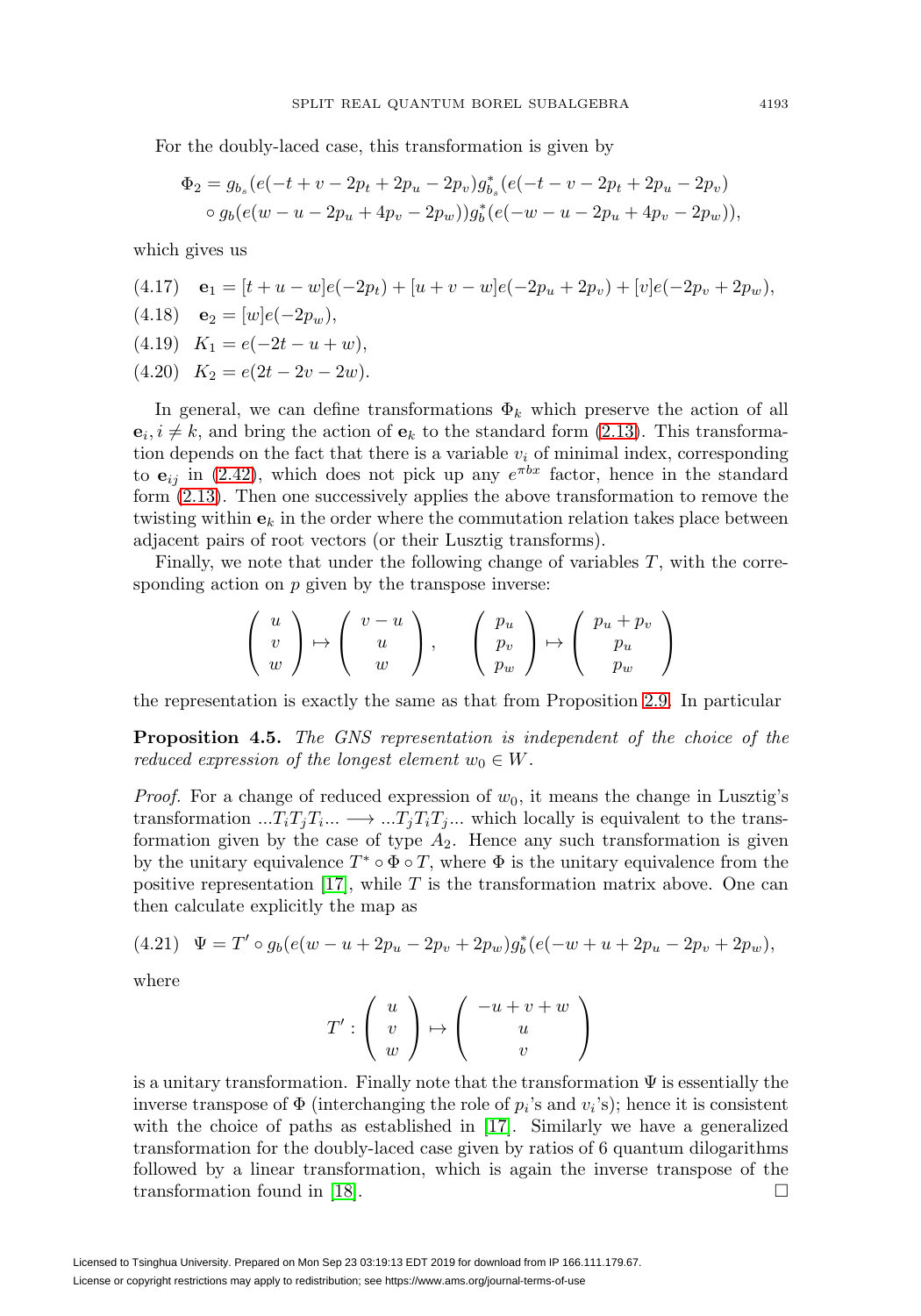With the procedure above, we can construct the GNS representation  $\mathcal{P}_{GNS}$  for With the procedure above, we can construct the GNS representation  $\mathcal{P}_{GNS}$  for  $\mathcal{U}_{q\tilde{q}}(\mathfrak{b}_{\mathbb{R}})$  of arbitrary type (using Proposition [2.24,](#page-9-0) etc.). In particular,  $\mathcal{P}_{GNS}$  satisfies all properties of a positive representation (positivity and transcendental relations [\(2.11\)](#page-5-0)); hence this gives us another family of positive representations for  $\mathcal{U}_{q\widetilde{q}}$ isfie $_{\mathrm{lati}}$  $\mathcal{U}_{q\tilde{q}}(\mathfrak{b}_\mathbb{R})$ . From the expression of  $\Psi$ , which is essentially the inverse transpose of  $\Phi$ , we have

<span id="page-17-1"></span>**Theorem 4.6.** The expressions of  $e_i$  obtained from the GNS construction (after twisting) is precisely the positive representations with all the terms  $[X]e(-2p_Y)$  replaced by  $[Y]e(-2p_X)$  (cf. Definition [2.6\)](#page-5-1). The action of  $K_i$  is simply obtained from a linear change of variables by Lusztig's isomorphism corresponding to reflections by simple roots.

<span id="page-17-0"></span>In the rank 2 case, one should compare the expressions [\(4.13\)](#page-15-0)-[\(4.20\)](#page-16-0) with the expressions from Propositions [2.9](#page-6-3) and [2.10.](#page-6-4)

## 5. EQUIVALENCE OF REPRESENTATION  $P_{GNS} \simeq P$

So far we have constructed a family of representations  $\mathcal{P}_{GNS}$  from the GNSrepresentation. In this section we will show that the representation is unitarily equivalent to the one constructed earlier in [\[17,](#page-22-6) [18\]](#page-22-7).

For type  $A_n$ , it turns out we can do this directly by a change of variables.

**Theorem 5.1.** For type  $A_n$ , the GNS representation  $P_{GNS}$  constructed by left For type  $A_n$ , it turns out we can do this directly by a change of variables.<br> **Theorem 5.1.** For type  $A_n$ , the GNS representation  $\mathcal{P}_{GNS}$  constructed by left multiplication on  $\mathcal{A} = \mathcal{U}_{q\tilde{q}}^{C^*}$  (b<sub>R</sub>) is u **Theorem 5.1.**<br>multiplication c<br> $\mathcal{P}_{\lambda} \simeq \mathcal{P}$  of  $\mathcal{U}_{q\widetilde{q}}$  $\mathcal{P}_{\lambda} \simeq \mathcal{P}$  of  $\mathcal{U}_{q\tilde{q}}(\mathfrak{g}_{\mathbb{R}})$  restricted to its Borel part.

*Proof.* It suffices to consider a particular choice of reduced expression of  $w_0$ . We fixed the longest element  $w_0 \in W$  to be the standard expression given in [\[17\]](#page-22-6):

$$
w_0 = s_n \ s_{n-1}...s_1 \ s_n s_{n-1}...s_2 \ \dots \ s_n s_{n-1} s_n.
$$

Then the GNS representation constructed in this section is unitarily equivalent to the positive representation  $P$  by a change of variables (using the notation from Definition [2.3\)](#page-5-2):

$$
u_k^1 \mapsto u_n^{n+1-k},
$$
  
\n
$$
u_k^m \mapsto u_{n+1-m}^{n+1-k} - u_{n+2-m}^{n+2-k}, \qquad m > 1.
$$

For other types, we use the following trick together with Lusztig's isomorphisms.

 $\Box$ 

**Lemma 5.2.** There exists a unitary transformation such that the action of  $e_i$  is transformed into  $q_i^{-1}K_i$ **e**<sub>i</sub>.

*Proof.* If we add  $\prod_{k=1}^{N} K_{\alpha_k}^{t_k}$  in front of  $\overrightarrow{F} \in \mathcal{A}$  in Definition [4.3,](#page-12-2) then the action of  $\mathbf{e}_i$  will pick up the correct factors according to  $K_i^{-1}$ . But if we commute these factors through the  $\mathbf{e}_{\alpha_k}$  to the right and absorb them into the K terms, then on the representation space  $P$  this is equivalent to multiplying by an exponential function of the form  $e^{\pi i h(t_1,...,t_N)}$ , where  $h(t_1,...,t_N)$  is a homogeneous quadratic function in the variables  $t_k$ . In particular this is a unitary transformation.  $\Box$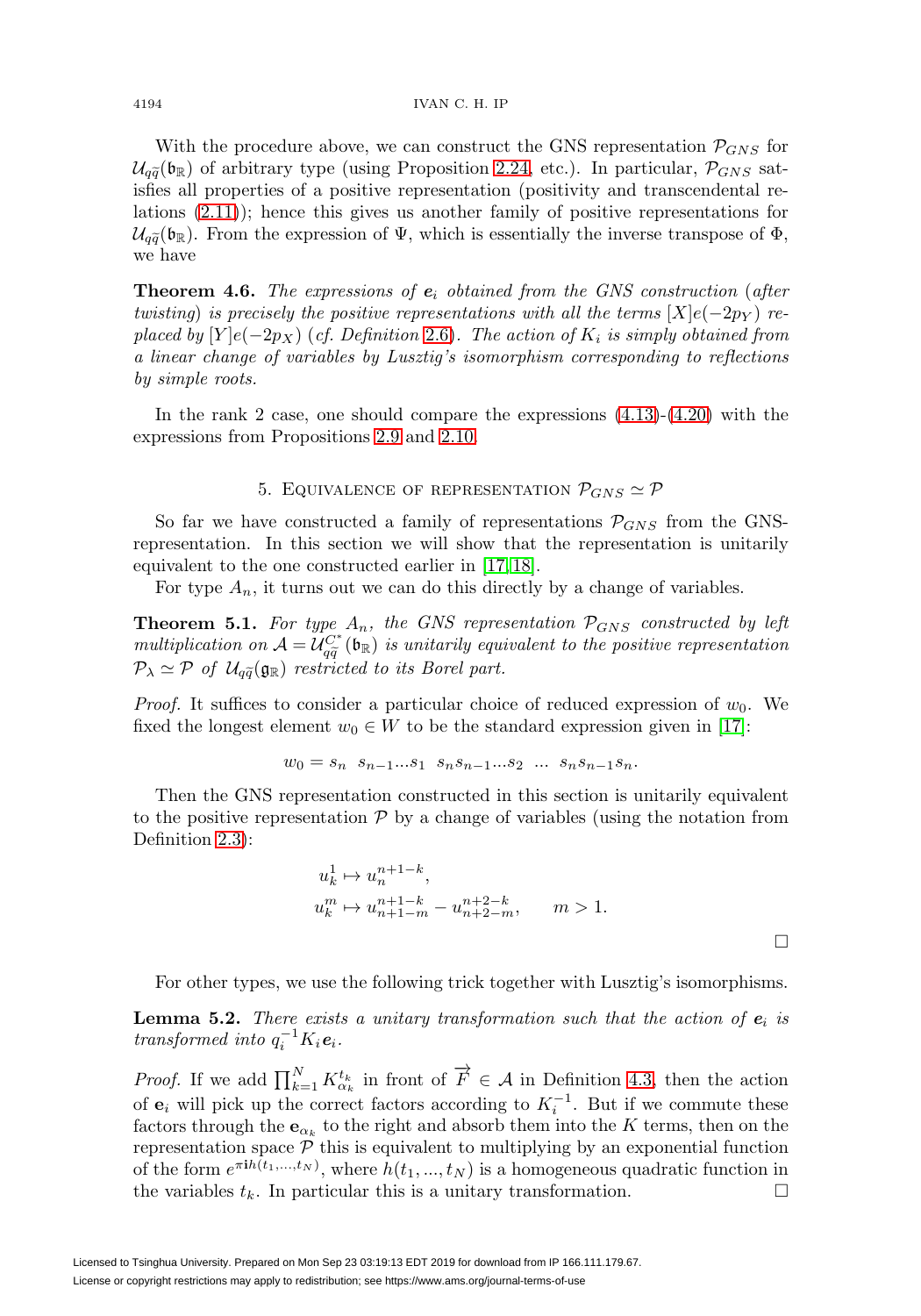**Lemma 5.3.** Lusztig's isomorphism (cf. Theorem [2.20\)](#page-8-4) corresponding to the longest word of the Weyl group  $w_0 = s_{i_1}...s_{i_N}$  given by  $T_{i_1}...T_{i_N}$  transforms

$$
q_i^{-1}K_i\mathbf{e}_i\mapsto \mathbf{f}_{\sigma(i)},
$$

where  $f_i$  is the lower Borel generators,  $\sigma$  is the identity automorphism for g of types  $B_n, C_n, D_{2n}, E_7, E_8, F_4, G_2$ , and the unique index 2 automorphisms on the simple roots for  $\mathfrak g$  of types  $A_n, D_{2n+1}$ , and  $E_6$ .

Proof. It follows directly from the action given by Theorem [2.20,](#page-8-4) the properties from Proposition [2.21,](#page-8-5) and the fact that the longest Weyl element acts on simple roots as  $\alpha_i \mapsto -\alpha_{\sigma(i)}$ .

Since we have seen from Theorem [4.6](#page-17-1) that the action given by  $\mathcal{P}_{GNS}$  is precisely obtained by flipping  $[X]e(-2p_Y) \longrightarrow [Y]e(-2p_X)$ , Lusztig's isomorphism  $T_i$  modified according to this flip will map the action of  $e_i$  on  $\mathcal{P}_{GNS}$  to the corresponding action of  $f_i$  given by Theorem [2.7.](#page-6-5) More precisely, we obtain

<span id="page-18-0"></span>(5.1) 
$$
\mathbf{e}_{i} = \sum_{k=1}^{n} [-u_{i}^{k}] e\left(\sum_{j=1}^{v(i,k)-1} a_{i,r(j)} p_{j} + p_{i}^{k}\right),
$$

with the corresponding roots and reduced expression of  $w_0$  relabeled. Recall that  $a_{ij}$  is the Cartan matrix,  $r(j)$  is the root label corresponding to the variable  $p_j$ (which is the shift in the variable  $v_j$ ), and  $v(i, k)$  is the index such that  $u_i^k = v_{v(i,k)}$ (i.e., we sum all the terms appearing to the left of  $p_i^k$ ) and we use the abused notation from Definition [2.6.](#page-5-1)

**Theorem 5.4.** There exists a unitary transformation such that  $(5.1)$  is unitarily equivalent to [\(2.15\)](#page-6-0).

*Proof.* Notice that for each term in the expression of  $f_i$ , the variable  $p_i^k$  with the maximal index  $v(i, k)$  is unique, and these cover all variables  $(p_1, ..., p_N)$ . Therefore we apply the transformation successively from the largest  $v(i, k)$  index by

(5.2) 
$$
b_i p_i^k \mapsto b_i p_i^k - \sum_{j=1}^{v(i,k)-1} a_{i,r(j)} b_j p_j,
$$

which induces the corresponding change of variables

<span id="page-18-1"></span>(5.3) 
$$
b_j v_j \mapsto b_j v_j + a_{i,r(j)} b_i v_i^k
$$

for  $1 \leq j \leq v(i,k) - 1$ . It is clear that under this transformation, we reduce all exponential terms to  $e(2p_i^k)$ . On the other hand, it is easy to see that under [\(5.3\)](#page-18-1) the quantum factors are changed to

$$
[-u_i^k] \mapsto \left[-u_i^k - \sum_{j=v(i,k)+1}^N a_{i,r(j)}v_j\right].
$$

But this is precisely the action of  $f_i$  corresponding to the longest element  $w_0$  with the reversed reduced expression  $w_0 = s_{i_N}...s_{i_1}$ . Since the positive representation is independent of the reduced expression of  $w_0$ , we proved the unitary equivalence.  $\Box$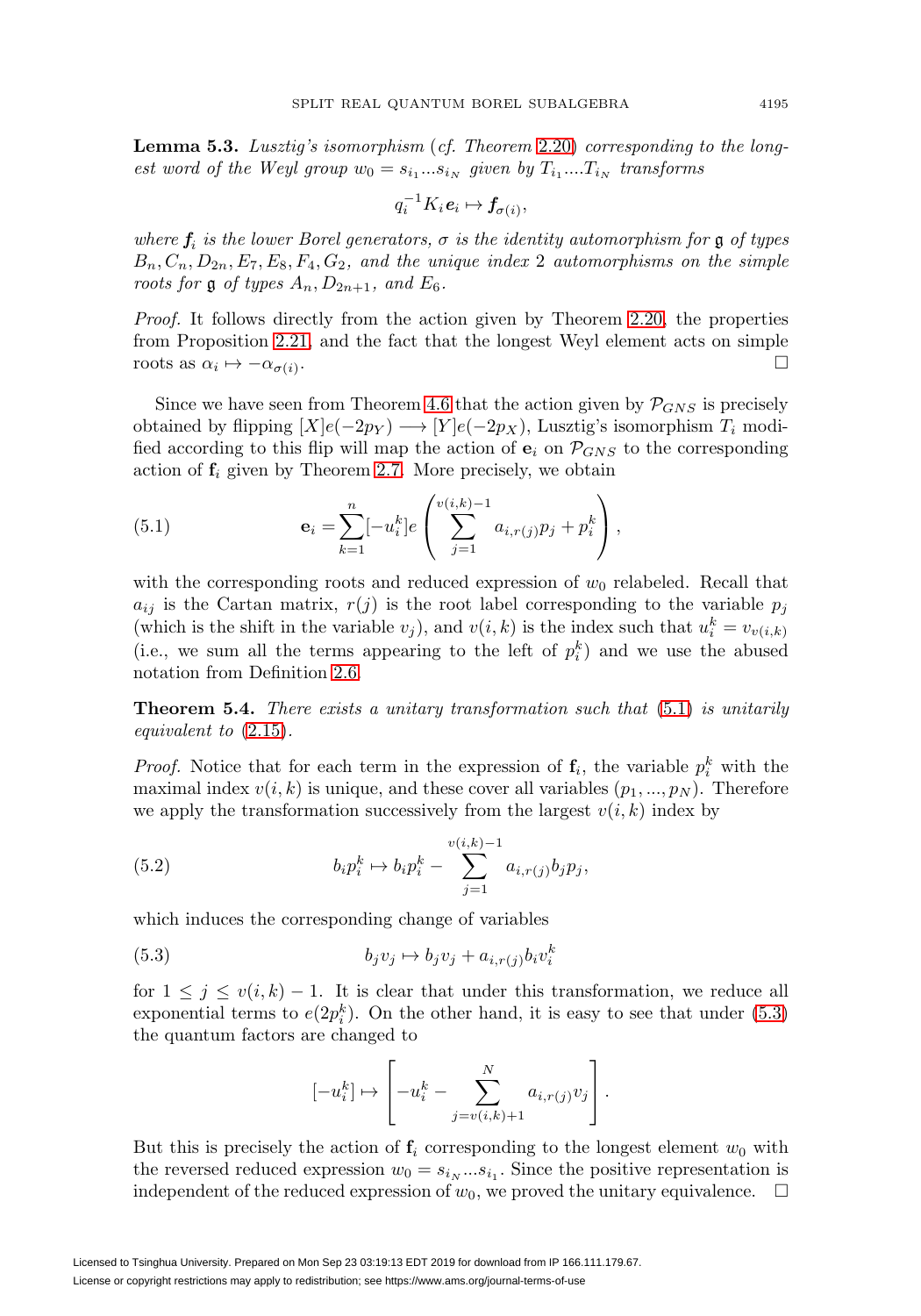Finally, since  $K_i$  depends only linearly on the variables (inside an exponential), it is uniquely determined by the shifts  $e(2p_i^k)$  appearing in the action of  $f_i$ . In particular, under Lusztig's transformation and the above unitary equivalence,  $K_i$ from  $\mathcal{P}_{GNS}$  transforms precisely to  $K_{\sigma(i)}^{-1}$  as given in Theorem [2.7.](#page-6-5)

Therefore we can now state our main theorem.

<span id="page-19-1"></span>**Theorem 5.5.** For any simple Lie algebra  $\mathfrak{g}$ , the GNS representation  $\mathcal{P}_{GNS}$  con-Therefore we can now state our main theorem.<br> **Theorem 5.5.** For any simple Lie algebra  $\mathfrak{g}$ , the GNS representation  $\mathcal{P}_{GNS}$  constructed by left multiplication on  $\mathcal{A} = \mathcal{U}_{q\tilde{q}}^{C^*}(\mathfrak{b}_\mathbb{R})$  is unita **Theorem 5.5.** For any simp<br>structed by left multiplication of<br>representation  $P_{\lambda} \simeq P$  of  $\mathcal{U}_{q\tilde{q}}$ representation  $\mathcal{P}_{\lambda} \simeq \mathcal{P}$  of  $\mathcal{U}_{q\tilde{q}}(\mathfrak{g}_{\mathbb{R}})$  restricted to its Borel part.

<span id="page-19-0"></span>**Corollary 5.6.** The tensor product of the positive representations P restricted to the Borel part is unitarily equivalent to the tensor product of itself with a trivial multiplicity module:

$$
(5.4) \t\t W: \mathcal{P} \otimes \mathcal{P} \simeq M \otimes \mathcal{P},
$$

where the underlying Hilbert spaces are all  $\mathcal{P} \simeq M \simeq L^2(\mathbb{R}^N)$ ,  $N = l(w_0)$ .

*Proof.* Since we know that  $P \simeq P_{GNS}$  and the GNS-space  $\mathcal{H} \simeq P_{GNS} \otimes M_K$ , this follows immediately from Proposition [2.27](#page-10-1) of the property of the multiplicative unitary. The unitary transformation will be given by the multiplicative unitary  $W$ after factoring the trivial intertwiners on  $M_K$ , for example, by supplying the delta distributions on the corresponding variables.  $\Box$ 

### 6. Example

<span id="page-19-2"></span>In this section, we write explicitly the representations and decompositions for types  $A_1$  and  $A_2$ , which provide us a useful basic framework when we try to deal with the explicit construction of quantum higher Teichmüller theory. The computation for type  $A_3$  can be found in [\[21\]](#page-23-17).

6.1. **Type**  $A_1$ . Let us first consider the simplest case where **g** is of type  $A_1$ . The 6.1. **Type**  $A_1$ . Let us first consider the simplest case where **g** is of type  $A_1$ . The Borel part of  $\mathcal{U}_{q\tilde{q}}(\mathfrak{sl}(2,\mathbb{R}))$  in this case is nothing but the quantum plane  $\mathcal{B}_{q\tilde{q}}$ , which is studied extensively in [\[14,](#page-22-11) [16\]](#page-22-16). Nonetheless, it will be illustrative to see how the analysis works with respect to the theory of multiplicative unitary from Proposition [2.27.](#page-10-1)

First, we can do a transformation to bring the representation  $P_{GNS}$  into a canonical form. By applying  $e^{\frac{\pi i u^2}{2}} g_b(e(-2u))$ , the action  $\mathbf{e} = [u]e(-2p_u)$  is transformed to **e** =  $e(-2p_u)$ . Also taking into account the positivity of K under the shift  $u \mapsto u + \frac{iQ}{2}$ , in terms of the C<sup>\*</sup>-algebraic Borel part A, the expression is given by

$$
\mathcal{A} \ni f = \int_C f(u, s) e^{ib^{-1}u} K^{ib^{-1} s} e^{\pi Q s} du ds.
$$

Now recall from [\(2.50\)](#page-9-4) that the decomposition is given by the multiplicative unitary

$$
W^*(\Lambda(f) \otimes \Lambda(g)) = (\Lambda \otimes \Lambda)(\Delta(g)(f \otimes 1)).
$$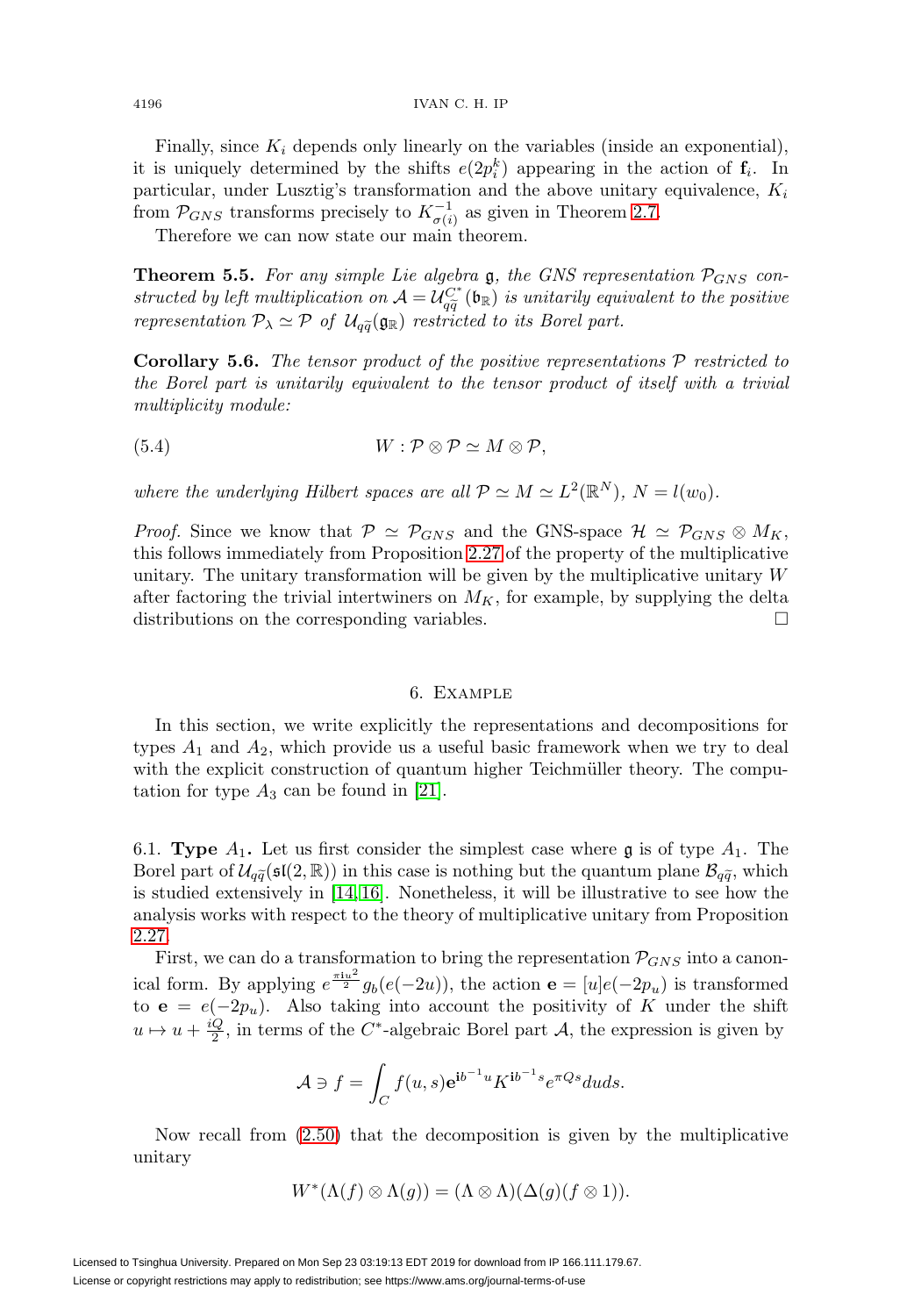One can compute the action of  $W^*$  on  $f(u, s)g(v, t)$  to be

$$
W^*(f \otimes g)
$$
  
=  $\int f(u - \tau, s - t + \tau)g(v + \tau, t - \tau) \frac{G_b(Q + iv + i\tau)e^{-\pi Qt}}{G_b(Q + iv)G_b(Q + i\tau)} e^{-2\pi i(u - \tau)(t - \tau)} d\tau$   
=  $g_b^*(e(-2v))g_b^*(e(-2p_u - 2p_t + 2p_v)) \circ g_b(e(-2v))e^{-2\pi i t(p_s + u)}(f \otimes g),$   
=  $g_b^*(e(-2p_u - 2p_t + 2p_v - 2v) \circ g_b^*(e(-2p_u - 2p_t + 2p_v)) \circ e^{-2\pi i t(p_s + u)}(f \otimes g),$ 

where we shifted  $u, v$  by  $\frac{\mathrm{i}Q}{2}$ , according to the Haar measure [\(4.4\)](#page-12-0) to make the map unitary, and we used Lemma [2.15](#page-7-2) and the pentagon relation [\(2.29\)](#page-8-6). Now, recall that we can transform it such that the action on  $P_{GNS}$  does not depend on s and t. This can be achieved by taking the Fourier transform on  $s$  and  $t$  and shifting the variables by  $u \mapsto u - s, v \mapsto v - t$ . We obtain finally

(6.1) 
$$
W^* = g_b^*(e(-2p_u + 2p_v - 2v)e^{2\pi i p_v u} g_b^*(e(-2p_u - 2t)) \circ e^{2\pi i p_t u}.
$$

Since the variables s, t correspond to the trivial module  $M_K$ , we can obtain the required unitary transformation on  $\mathcal{P}_{GNS}$  by supplying the delta distribution  $\delta(s)\delta(t)$ , such that upon acting by  $e^{2\pi i p_t u}$ , we get

$$
W^* = g_b^*(e(-2p_u + 2p_v - 2v)e^{2\pi i p_v u}g_b^*(e(-2p_u + 2u)).
$$

Finally, acting on  $1 \otimes \mathcal{B}_q$  by  $W^*$ , the term  $g_b^*(e(-2p_u+2u))$  has no effects and acts as a trivial intertwiner. Hence factorizing this action, we simplify  $P_{GNS}$  and obtain

<span id="page-20-0"></span>(6.2) 
$$
W^* = g_b^*(e(-2p_u + 2p_v - 2v))e^{2\pi i p_v u},
$$

$$
1 \otimes e \mapsto \Delta(e) = e \otimes K + 1 \otimes e,
$$

$$
1 \otimes K \mapsto \Delta(K) = K \otimes K,
$$

which is precisely the integral transformation described in  $[14, 16]$  $[14, 16]$ .

6.2. **Type**  $A_2$ . As we have seen, in general it is hard to calculate the equivalence transformation from the multiplicative unitary. However, using the functional properties of the quantum dilogarithms, the required transformation can be explicitly calculated for Type  $A_n$ . Let us consider the next simplest case  $\mathfrak{g} = \mathfrak{sl}_3$ . First we simplify the expression of  $P_{\lambda} \simeq P$  from Proposition [2.9.](#page-6-3)

<span id="page-20-1"></span>**Lemma 6.1.**  $P$  is unitarily equivalent to the following expressions:

$$
e_1 = e(v - w - 2p_v) + e(u - 2p_u - 2p_v + 2p_w), \t K_1 = e(u - 2v + w),
$$
  
\n
$$
e_2 = e(w - 2p_w), \t K_2 = e(-2u + v - 2w).
$$

*Proof.* Apply  $\Phi_1$  (i.e.,  $\mathbf{e}_i \mapsto \Phi_1 \mathbf{e}_i \Phi_1^*$ ), where

$$
\Phi_1 = g_b(e(-u - v + w + 2p_u - 2p_w))g_b(e(u - v - w - 2p_u + 2p_w))
$$
  
 
$$
\times g_b(e(-2u))g_b(e(-2w)).
$$

 $\Box$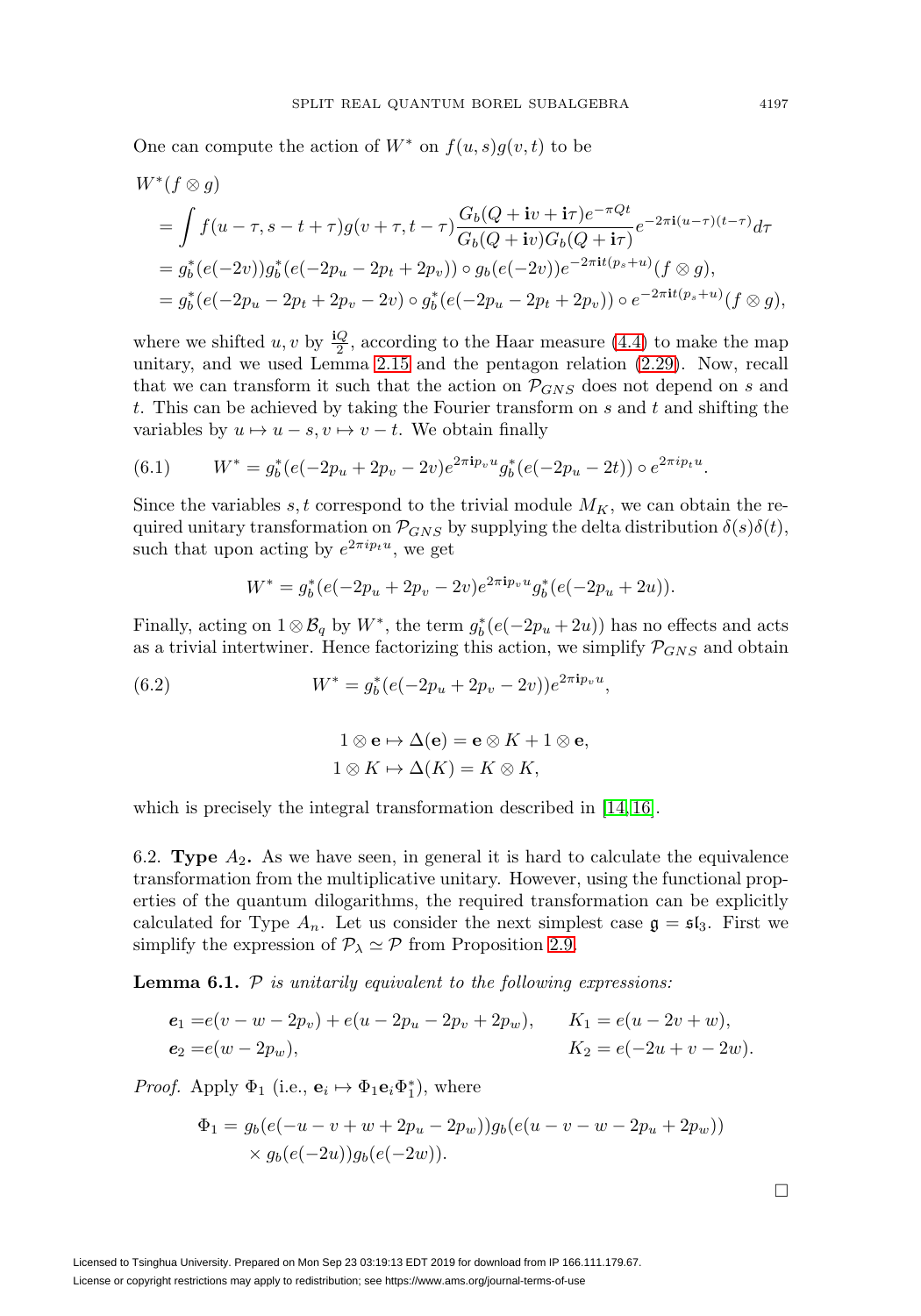Using this expression, let us consider the tensor product representation 
$$
\mathcal{P} \otimes \mathcal{P}
$$
:  
\n
$$
\Delta(\mathbf{e}_1) = e(v - w + u' - 2v' + w' - 2p_v) + e(u + u' - 2v' + w' - 2p_u - 2p_v + 2p_w) + e(v' - w' - 2p'_v) + e(u' - 2p'_u - 2p'_v + 2p'_w),
$$
\n
$$
\Delta(\mathbf{e}_2) = e(w - 2u' + v' - 2w' - 2p_w) + e(w' - 2p'_w),
$$
\n
$$
\Delta(K_1) = e(u - 2v + w + u' - 2v' + w'),
$$
\n
$$
\Delta(K_2) = e(-2u + v - 2w - 2u' + v' - 2w'),
$$

where the  $\prime$  variables denote the second component.

**Lemma 6.2.** The above action on  $\mathcal{P} \otimes \mathcal{P}$  is unitarily equivalent to

$$
\Delta(e_i) \simeq 1 \otimes e_i,
$$
  

$$
\Delta(K_i) \simeq K_i \otimes K_i, \qquad i = 1, 2.
$$

*Proof.* Apply  $\Phi_2$  where

$$
\Phi_2 = g_b(e(w - u' - 2w' - 2p_w - 2p'_u + 4p'_w))
$$
  
\n
$$
\circ g_b(e(u - 2v' + w' - 2p_u - 2p_v + 2p_w + 2p'_u + 2p'_v - 2p'_w))
$$
  
\n
$$
\circ g_b(e(v - w - 2v' + w' - 2p_v + 2p'_u + 2p'_v - 2p'_w))
$$
  
\n
$$
\circ g_b(e(w - 2u' + v' - 3w' - 2p_w + 2p'_w)).
$$

 $\Box$ 

**Corollary 6.3.** From the explicit expression of Lemma [6.1](#page-20-1), the transformation  $\Phi_2$ can be written in a way independent of the representation:

$$
\Phi_2 = g_b(q^2 \mathbf{e}_2 \otimes K_2 \mathbf{e}_{21} \mathbf{e}_{12}^{-1} \mathbf{e}_2^{-1}) g_b(q^2 \mathbf{e}_{21} \mathbf{e}_2^{-1} \otimes K_1 \mathbf{e}_{21}^{-1} \mathbf{e}_2) g_b(q \mathbf{e}_{12} \mathbf{e}_2^{-1} \otimes K_1 \mathbf{e}_{21}^{-1} \mathbf{e}_2) \\ \times g_b(q \mathbf{e}_2 \otimes K_2 \mathbf{e}_2^{-1}).
$$

Hence this transformation gives directly the intertwiners

$$
1 \otimes e_i \simeq \Delta(e_i),
$$
  
\n
$$
K_i \otimes K_i \simeq K_i \otimes K_i \qquad i = 1, 2.
$$

Here we use the appropriate  $q$  factors to make the arguments positive. Note that the inverse operator is defined in the natural way. Since it is positive and all the terms q-commute, the expression of the transformation is still well-defined.

Finally, note that  $u, v, w$  from the first component of  $K_i$  now acts as constant, so we can treat them as  $\lambda$ 's and use Theorem [3.1](#page-11-0) to remove them. We obtain finally

$$
\Delta(\mathbf{e}_1) \simeq 1 \otimes \mathbf{e}_1 = e(v' - w' - 2p'_v) + e(u' - 2p'_u - 2p'_v + 2p'_w),
$$
  
\n
$$
\Delta(\mathbf{e}_2) \simeq 1 \otimes \mathbf{e}_2 = e(w' - 2p'_w),
$$
  
\n
$$
\Delta(K_1) \simeq 1 \otimes K_1 = e(u' - 2v' + w'),
$$
  
\n
$$
\Delta(K_2) \simeq 1 \otimes K_1 = e(-2u' + v' - 2w').
$$

In other words, when restricting to the Borel part, we have

$$
\mathcal{P}_{\lambda_1} \otimes \mathcal{P}_{\lambda_2} \simeq \mathcal{P} \otimes \mathcal{P} = L^2(\mathbb{R}^3) \otimes \mathcal{P}.
$$

Remark 6.4. For type  $A_n$ , there is a pattern of this series of transformations by  $g_b$ computed inductively by Mathematica, and we obtain

$$
\mathcal{P}_{\lambda_1} \otimes \mathcal{P}_{\lambda_2} \simeq L^2(\mathbb{R}^{\frac{n(n+1)}{2}}) \otimes \mathcal{P}.
$$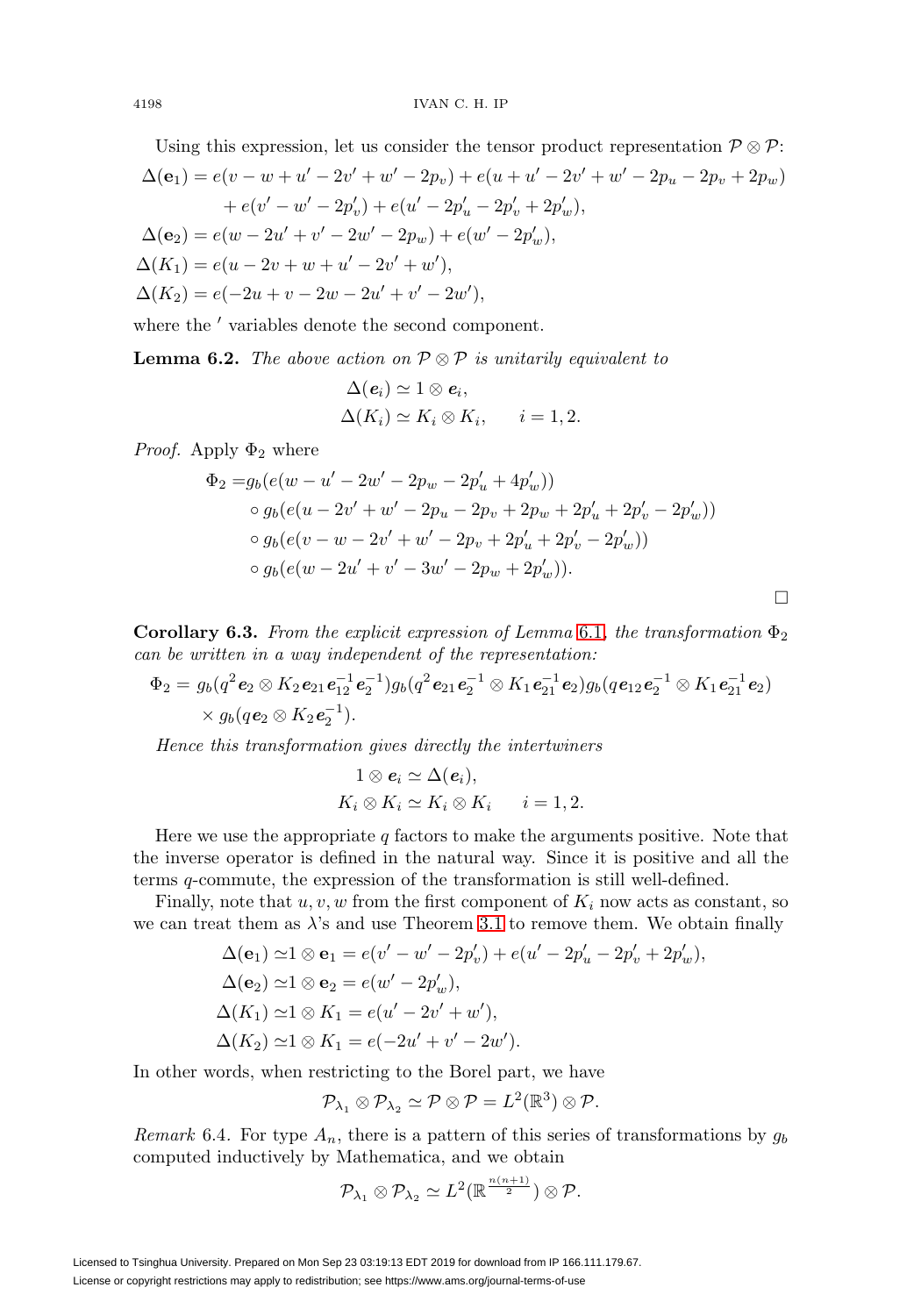This procedure seems to be related to the Heisenberg double [\[23\]](#page-23-18). For other types however we did not establish any explicit construction of such transformations.

## **ACKNOWLEDGMENTS**

I would like to thank Hyun Kyu Kim for helpful discussions and the editors for valuable comments. This work was supported by World Premier International Research Center Initiative (WPI Initiative), MEXT, Japan, while the author resided at IPMU, and more recently by Top Global University Project, MEXT, Japan, at Kyoto University, and JSPS KAKENHI Grant Numbers JP26800004, JP16K17571.

### **REFERENCES**

- <span id="page-22-10"></span>[1] Lars V. Ahlfors, Some remarks on Teichmüller's space of Riemann surfaces, Ann. of Math. (2) **74** (1961), 171–191, DOI 10.2307/1970309. M[R0204641](http://www.ams.org/mathscinet-getitem?mr=0204641)
- <span id="page-22-17"></span>[2] Saad Baaj and Georges Skandalis, Unitaires multiplicatifs et dualité pour les produits croisés de C<sup>∗</sup>-algèbres (French, with English summary), Ann. Sci. École Norm. Sup. (4) **26** (1993), no. 4, 425–488. M[R1235438](http://www.ams.org/mathscinet-getitem?mr=1235438)
- <span id="page-22-5"></span>[3] A. G. Bytsko and J. Teschner, R-operator, co-product and Haar-measure for the modular double of Uq(sl(2, R)), Comm. Math. Phys. **240** (2003), no. 1-2, 171–196, DOI 10.1007/s00220- 003-0894-5. M[R2004985](http://www.ams.org/mathscinet-getitem?mr=2004985)
- <span id="page-22-12"></span>[4] V. V. Fok and L. O. Chekhov, *Quantum Teichmüller spaces* (Russian, with Russian summary), Teoret. Mat. Fiz. **120** (1999), no. 3, 511–528, DOI 10.1007/BF02557246; English transl., Theoret. and Math. Phys. **120** (1999), no. 3, 1245–1259. M[R1737362](http://www.ams.org/mathscinet-getitem?mr=1737362)
- <span id="page-22-0"></span>[5] V. G. Drinfel'd, *Hopf algebras and the quantum Yang-Baxter equation* (Russian), Dokl. Akad. Nauk SSSR **283** (1985), no. 5, 1060–1064. M[R802128](http://www.ams.org/mathscinet-getitem?mr=802128)
- <span id="page-22-1"></span>[6] P. Etingof, V. Ginzburg, N. Guay, D. Hernandez, and Al Savage, Twenty-five years of representation theory of quantum groups, final reports, BIRS, Banff (2011).
- <span id="page-22-3"></span>[7] L. D. Faddeev, Discrete Heisenberg-Weyl group and modular group, Lett. Math. Phys. **34** (1995), no. 3, 249–254, DOI 10.1007/BF01872779. M[R1345554](http://www.ams.org/mathscinet-getitem?mr=1345554)
- <span id="page-22-4"></span>[8] Ludwig Faddeev, *Modular double of a quantum group*, Conférence Moshé Flato 1999, Vol. I (Dijon), Math. Phys. Stud., vol. 21, Kluwer Acad. Publ., Dordrecht, 2000, pp. 149–156. M[R1805888](http://www.ams.org/mathscinet-getitem?mr=1805888)
- <span id="page-22-18"></span>[9] L. D. Faddeev and R. M. Kashaev, Quantum dilogarithm, Modern Phys. Lett. A **9** (1994), no. 5, 427–434, DOI 10.1142/S0217732394000447. M[R1264393](http://www.ams.org/mathscinet-getitem?mr=1264393)
- <span id="page-22-13"></span>[10] V. V. Fock, *Dual Teichmüller spaces*, arXiv:dg-ga/9702018 (1997).
- <span id="page-22-14"></span>[11] Vladimir Fock and Alexander Goncharov, Moduli spaces of local systems and higher Teichmüller theory, Publ. Math. Inst. Hautes Études Sci. 103 (2006), 1–211, DOI 10.1007/s10240-006-0039-4. M[R2233852](http://www.ams.org/mathscinet-getitem?mr=2233852)
- <span id="page-22-15"></span>[12] V. V. Fock and A. B. Goncharov, The quantum dilogarithm and representations of quantum cluster varieties, Invent. Math. **175** (2009), no. 2, 223–286, DOI 10.1007/s00222-008-0149-3. M[R2470108](http://www.ams.org/mathscinet-getitem?mr=2470108)
- <span id="page-22-2"></span>[13] Igor B. Frenkel and Ivan C. H. Ip, Positive representations of split real quantum groups and future perspectives, Int. Math. Res. Not. IMRN **8** (2014), 2126–2164. M[R3194015](http://www.ams.org/mathscinet-getitem?mr=3194015)
- <span id="page-22-11"></span>[14] Igor B. Frenkel and Hyun Kyu Kim, Quantum Teichmüller space from the quantum plane, Duke Math. J. **161** (2012), no. 2, 305–366, DOI 10.1215/00127094-1507390. M[R2876932](http://www.ams.org/mathscinet-getitem?mr=2876932)
- <span id="page-22-9"></span>[15] V. A. Fateev and A. V. Litvinov, Correlation functions in conformal Toda field theory. I, J. High Energy Phys. **11** (2007), 002, 54, DOI 10.1088/1126-6708/2007/11/002. M[R2362147](http://www.ams.org/mathscinet-getitem?mr=2362147)
- <span id="page-22-16"></span>[16] Ivan Chi-Ho Ip, Representation of the quantum plane, its quantum double, and harmonic analysis on  $GL_q^+(2,\mathbb{R})$ , Selecta Math. (N.S.) **19** (2013), no. 4, 987-1082, DOI 10.1007/s00029-012-0112-4. M[R3131494](http://www.ams.org/mathscinet-getitem?mr=3131494)
- <span id="page-22-6"></span>[17] Ivan Chi-Ho Ip, Positive representations and harmonic analysis of split real quantum groups, ProQuest LLC, Ann Arbor, MI. Thesis (Ph.D.)–Yale University, 2012. M[R3068031](http://www.ams.org/mathscinet-getitem?mr=3068031)
- <span id="page-22-7"></span>[18] Ivan C. H. Ip, Positive representations of non-simply-laced split real quantum groups, J. Algebra **425** (2015), 245–276, DOI 10.1016/j.jalgebra.2014.11.019. M[R3295985](http://www.ams.org/mathscinet-getitem?mr=3295985)
- <span id="page-22-8"></span>[19] Ivan Chi-Ho Ip, Positive representations of split real quantum groups: the universal R operator, Int. Math. Res. Not. IMRN **1** (2015), 240–287. M[R3340301](http://www.ams.org/mathscinet-getitem?mr=3340301)